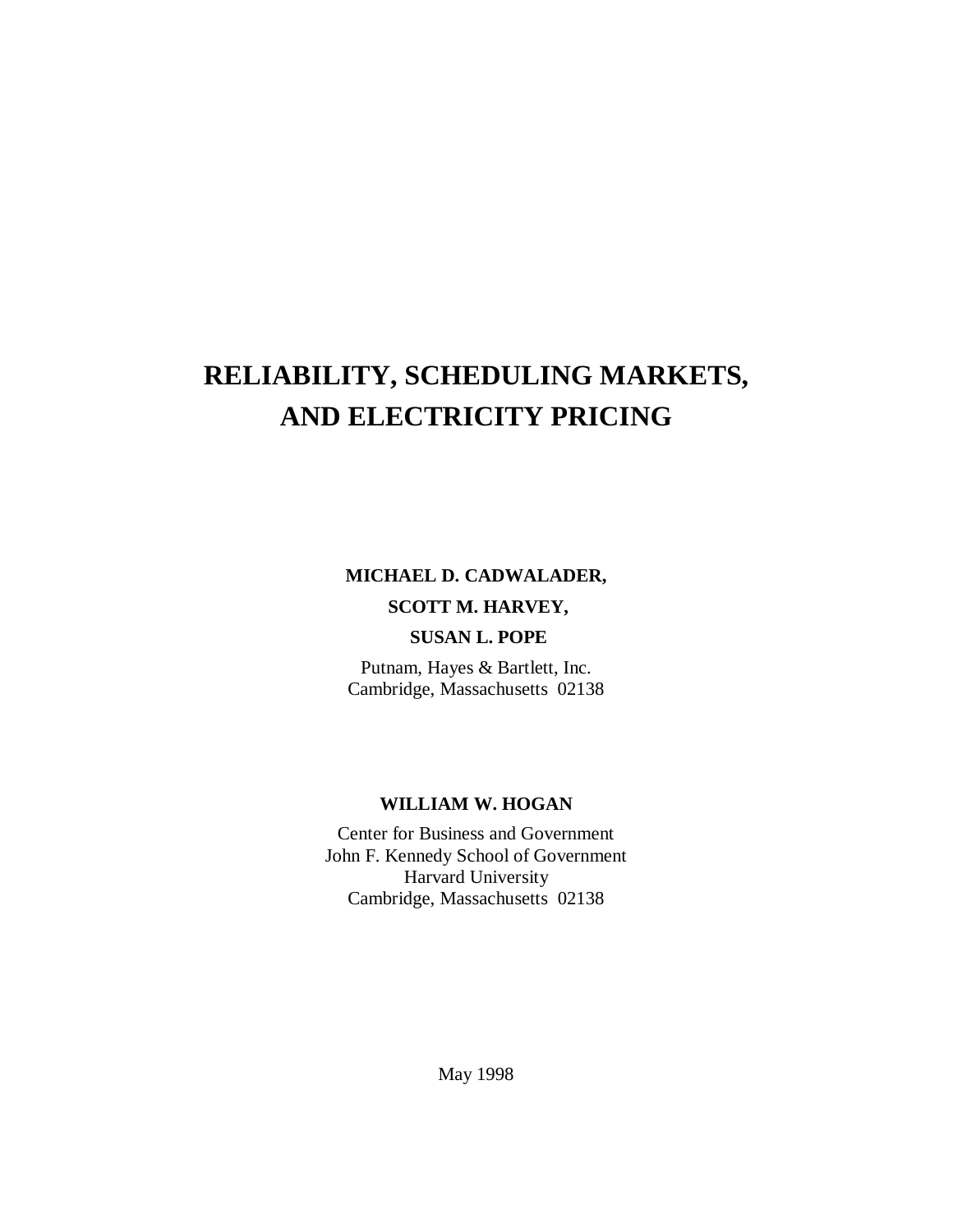# **CONTENTS**

| AN EXAMPLE SCHEDULE WITH RELIABILITY COMMITMENTS 15 |  |
|-----------------------------------------------------|--|
|                                                     |  |
|                                                     |  |
|                                                     |  |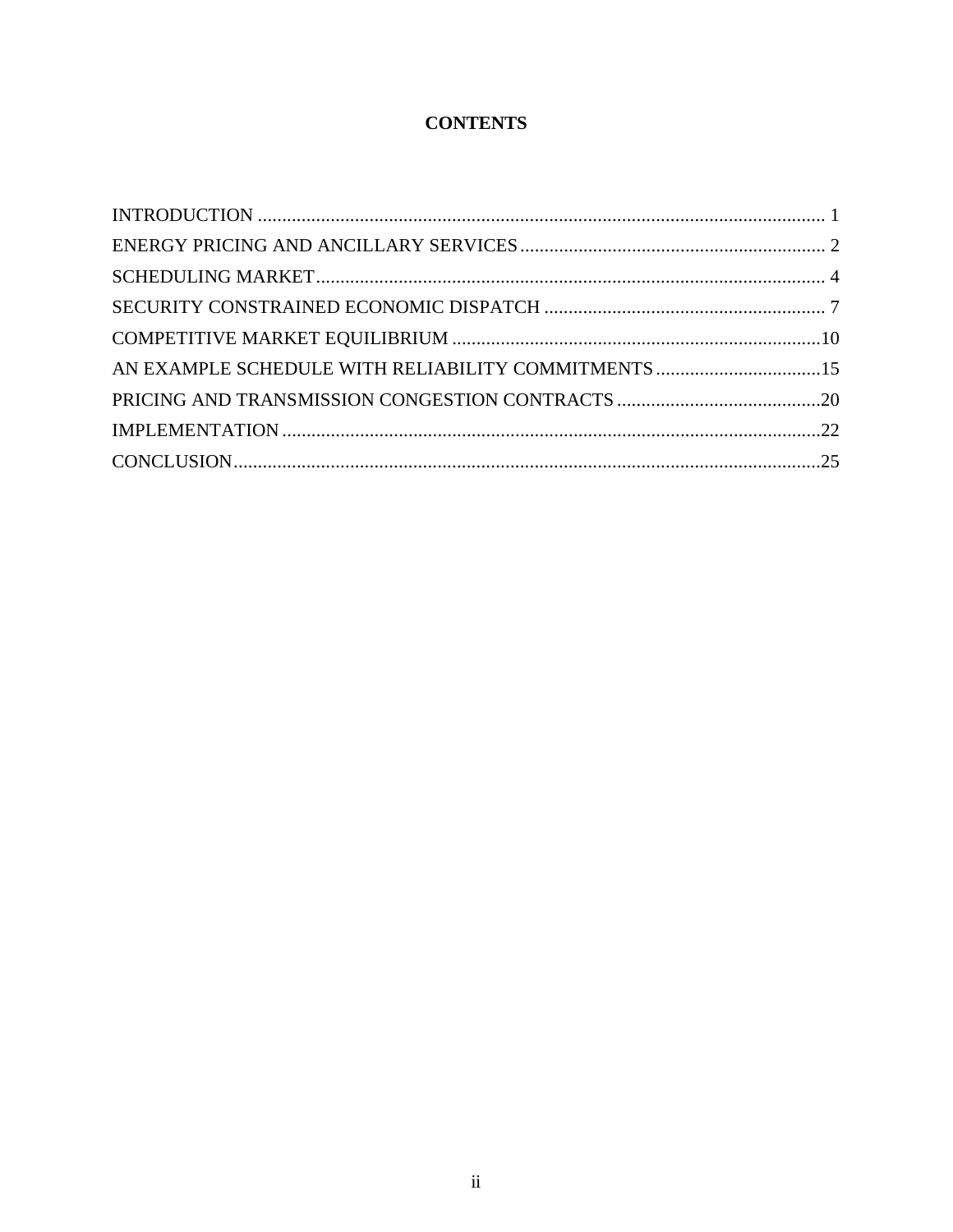# **RELIABILITY, SCHEDULING MARKETS, AND ELECTRICITY PRICING**

Michael D. Cadwalader, Scott M. Harvey, William W. Hogan, and Susan L. Pope<sup>1</sup>

Advance scheduling of electricity markets could create a conflict between reliability requirements and market operations. Unlike the case for the realtime market alone, an independent system operator charged with preserving system reliability may face a new computational challenge in balancing the requirements of markets and system security. A bid-based, securityconstrained, economic-dispatch formulation identifies the criteria for scheduling, interprets the market-clearing prices, and points to a simple approximation that accommodates market choices and is consistent with traditional dispatch procedures.

# **INTRODUCTION**

 $\overline{a}$ 

An independent system operator (ISO) for an electricity market will have responsibility for ensuring the reliability of the system. To guarantee reliability, the ISO must schedule enough generating capacity to provide sufficient operating reserves of spinning and fast-start generation in excess of the energy producing capacity needed to meet load. In the context of day-ahead scheduling markets and a two-settlement system, a question arises as to the treatment of reliability constraints and the impact on locational prices and other components of the market as implemented by an ISO. The purpose of this paper is to outline a general framework for determination of prices when the ISO is coordinating market bids and committing additional generation to meet anticipated reliability constraints.

Special attention to the scheduling market formulation is important because it imposes a new obligation on the ISO. System operators have been implementing security-constrained, economic dispatch for many years. Adapting the operating protocols to a competitive electricity

<sup>&</sup>lt;sup>1</sup> Michael Cadwalader, Scott Harvey and Susan Pope are, respectively, Associate, Director and Principal of Putnam, Hayes & Bartlett, Inc., Cambridge MA. William W. Hogan is the Lucius N. Littauer Professor of Public Policy and Administration, John F. Kennedy School of Government, Harvard University, and Senior Advisor, Putnam, Hayes & Bartlett, Inc. This paper draws on work for the Harvard Electricity Policy Group and the Harvard-Japan Project on Energy and the Environment. Many individuals have provided helpful comments, especially Robert Arnold, John Ballance, Jeff Bastian, Ashley Brown, Judith Cardell, John Chandley, Doug Foy, Hamish Fraser, Geoff Gaebe, Don Garber, Stephen Henderson, Carrie Hitt, Jere Jacobi, Paul Joskow, Maria Ilic, Laurence Kirsch, Jim Kritikson, Dale Landgren, William Lindsay, Amory Lovins, Rana Mukerji, Richard O'Neill, Robert Pike, Howard Pifer, Grant Read, Bill Reed, Joseph R. Ribeiro, Brendan Ring, Larry Ruff, Michael Schnitzer, Hoff Stauffer, Irwin Stelzer, Jan Strack, Steve Stoft, Richard Tabors, Robert Thompson, Julie Voeck, Carter Wall and Assef Zobian. The authors are or have been consultants on electric market reform and transmission issues for British National Grid Company, General Public Utilities Corporation (and the Supporting Companies of PJM), Duquesne Light Company, Electricity Corporation of New Zealand, National Independent Energy Producers, New York Power Pool, New York Utilities Collaborative, Niagara Mohawk Corporation, PJM Office of Interconnection, San Diego Gas & Electric Corporation, Trans Power of New Zealand, and Wisconsin Electric Power Company. The views presented here are not necessarily attributable to any of those mentioned, and any remaining errors are solely the responsibility of the authors.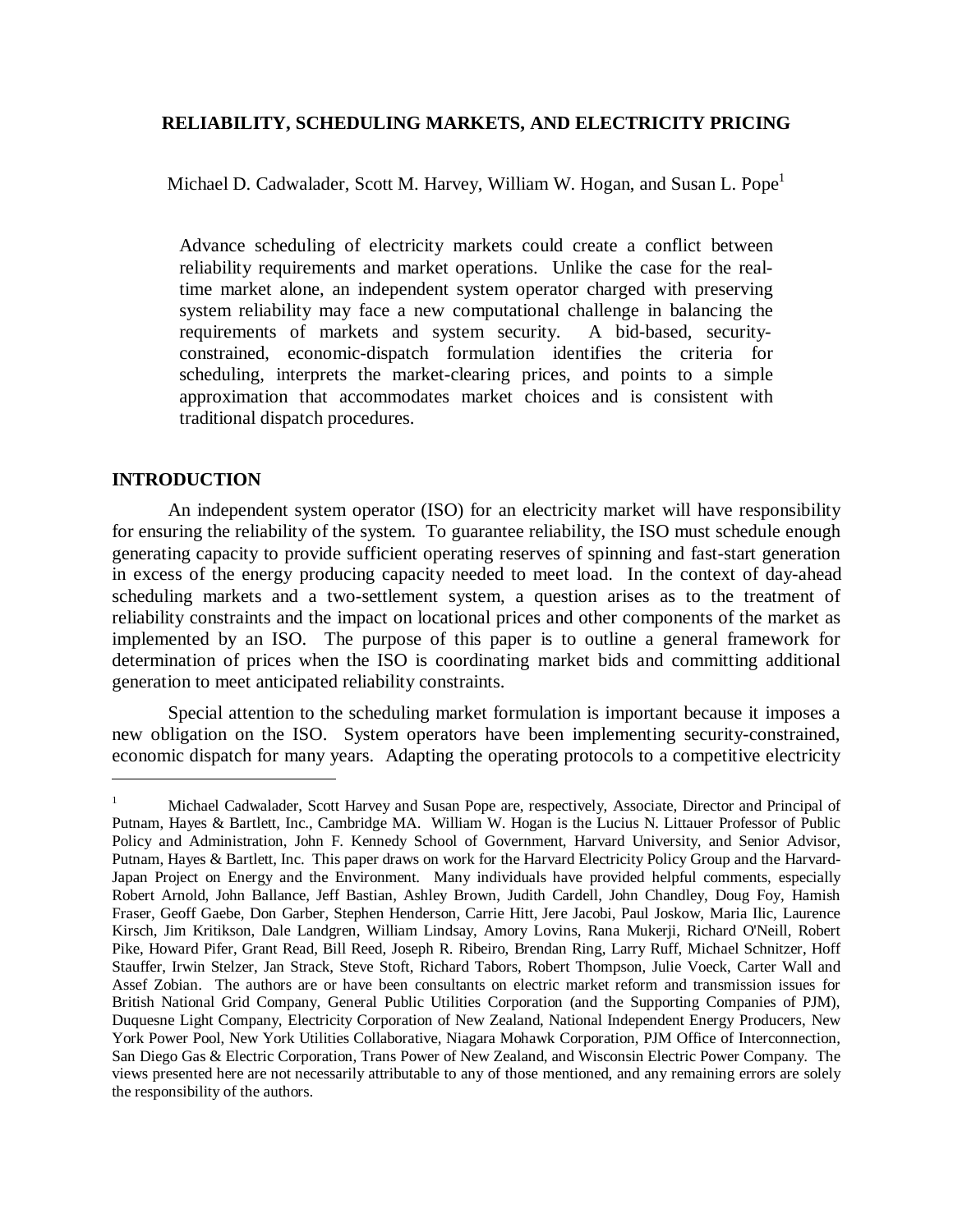market has required little change in the formulation of the dispatch problem, with all of the innovation coming in rules for access eligibility, pricing and settlements. Since these latter elements would not change the form of the dispatch criteria, movement to a competitive market has been greatly simplified, with the complexity of operating the system left to familiar methods in the hands of the system operator. However, in principle, this continuity in the formulation of the dispatch problem could be disrupted in part by the demands of a voluntary scheduling market coupled with the reliability responsibilities of the ISO.<sup>2</sup>

The disconnect would arise in the case of the voluntary bids or advance schedules of market participants being materially different from the ISO's forecast of real-time load that could develop and would need an advance commitment of capacity to ensure reliability. In the world of vertical integration and monopoly, there could have been no divergence because there was only one decision-maker. In the real-time dispatch, there is only one system load, and any previous forecast is by then irrelevant. But in a scheduling market, there can be more than one forecast. A formulation of this scheduling market identifies the principal difference from the traditional formulation of the dispatch problem. An analysis of the generic model identifies the pricing and other implications for the market, and then relates the results to a practical implementation in terms of the traditional dispatch protocols and models. The scheduling market innovation can be accommodated without major difficulty, and the resulting pricing and settlements can be interpreted in terms of the traditional formulation for economic dispatch. Any additional capacity commitments could be treated as a form of ancillary service with payments included as part of an uplift charge.

#### **ENERGY PRICING AND ANCILLARY SERVICES**

The costs associated with delivery of electric energy include many services. The direct fuel cost of generation is only one component. Others include reactive power support, spinning reserve, regulation and so on. In analyses of energy pricing, there is no uniformity in the treatment of these other, ancillary services. $3$  The typical approach formulates an explicit model approximating the full electricity system, computing both a dispatch solution and associated prices for the explicit variables. Everything that is not explicit is treated as an ancillary service, for which the assumption must be that the services will be provided and charged for in some way other than through the explicit prices in the model. Given the complexity of the real electric system, such approximations or simplifications are found in every model, and there is always a boundary between the explicit variables modeled and the implicit variables that will be treated as separate ancillary services. Payment for the ancillary services may be through an average cost uplift applied to all loads. However, the explicit model is usually silent on the connection between the pricing of the explicit and implicit components.

Development of a full description of the interactions with ancillary services is beyond the scope of the present discussion. In some cases, such as for losses and reactive power, the connection is well understood, in principle, and could be interpreted as already included in the

 $\overline{a}$ 

<sup>2</sup> This problem was called to our attention by Robert Pike.

<sup>3</sup> E Hirst and B. Kirby, "Creating Competitive Markets for Ancillary Services," ORNL/CON-448, Oak Ridge National Laboratory, Oak Ridge, TN, October 1997.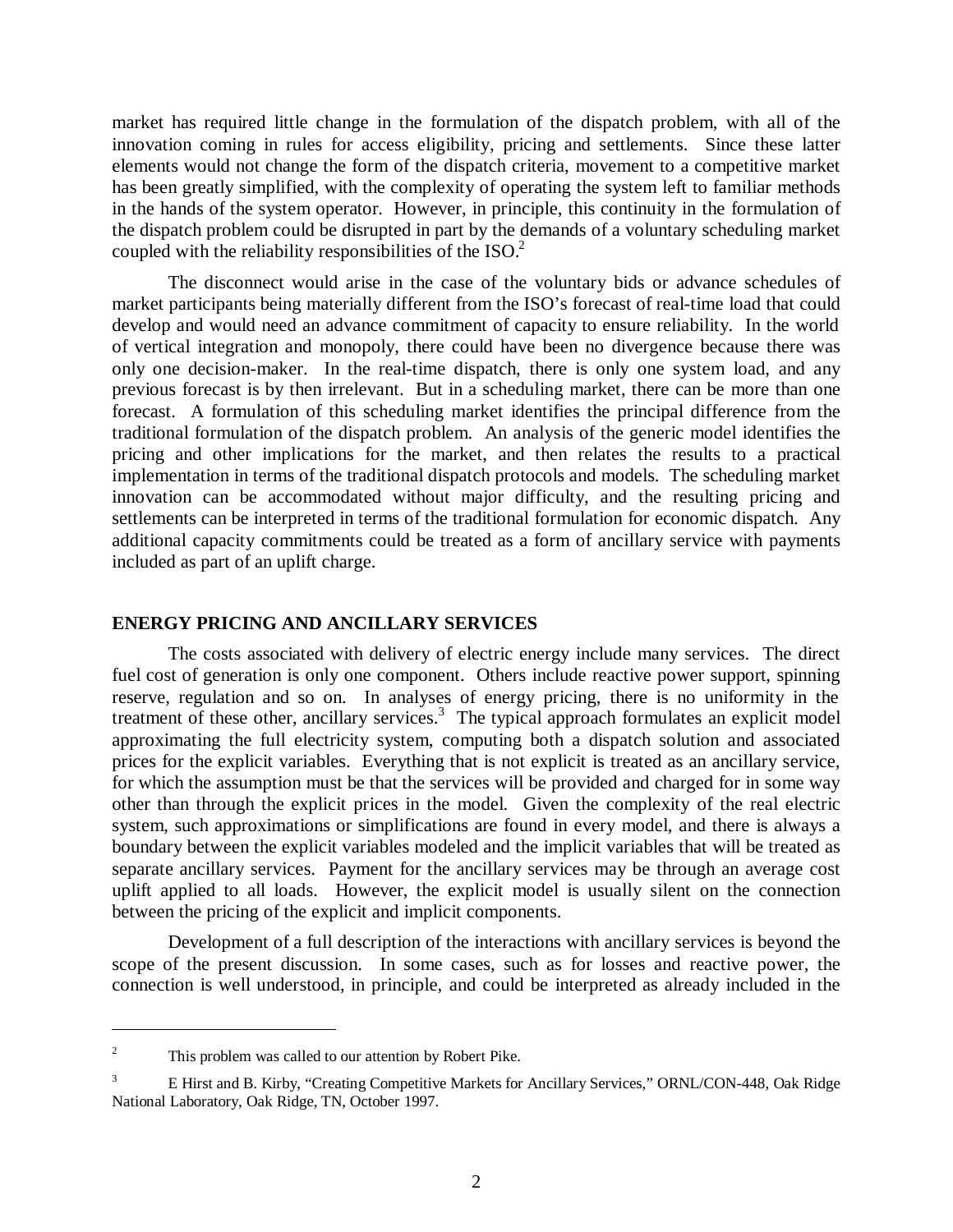explicit model.<sup>4</sup> In other cases, such as for black-start capability, the connection to market prices would not be straightforward. In the present discussion, formulation of the model makes explicit a treatment of spinning or fast-response operating reserves and reliability commitments that have in other contexts been treated implicitly as ancillary services. Hence, part of the analysis of the model consists of moving between alternative formulations of the problem to identify the effects of different treatments of these services. In the end, application of the pricing model might take a simpler form, with some of the payments included as part of ancillary services. The purpose here is to identify the connections to alternative formulations of the scheduling and dispatch problem.

A second thread in the analysis is found in the underlying formulation of the problem. Procedures for achieving an efficient and reliable economic dispatch have received extensive attention and the problem is familiar to electric system operators. One approach formulates the dispatch problem under uncertainty. From this perspective, the ISO faces a probability distribution for load, generation, and the availability of the transmission system. The task is to find the expected least-cost or welfare-maximizing dispatch subject to the various operating constraints on the system. Under certain conditions, this solution gives rise to a set of prices for various products that would be consistent with a competitive market equilibrium.<sup>5</sup>

Formulation of the dispatch problem to take explicit account of uncertainty would impose substantial informational and computational requirements on the ISO and the market participants. Importantly, with this approach market participants and the ISO would be assumed to know the probability distribution across the set of all possible events. Given the practical limitations of the full treatment of uncertainty, therefore, a common second-best approach to the dispatch problem in practice has been to select a subset of the possible events and treat these contingencies as constraints. This formulation of a security-constrained, economic-dispatch problem balances load and generation at least cost in the normal or "no-event" case, subject to the constraint that the resulting dispatch would be feasible in the event of any of the contingencies. This approach also produces prices and allows contracts, such as transmission congestion contracts, that would be consistent with a market equilibrium under the same security conditions.<sup>6</sup> This contingency-constrained framework defines the scheduling and dispatch problem examined below.

 $\overline{a}$ 

<sup>4</sup> William W. Hogan, "Markets in Real Electric Networks Require Reactive Prices," Energy Journal, Vol.14, No.3, 1993.

<sup>5</sup> Michael C. Caramanis, Roger E. Bohn, aand Fred C. Schweppe, "System Security Control and Optimal Electricity Pricing," Electrical Power and Energy Systems, Vol. 9, No. 4, October 1987, pp. 217-224. Fred C. Schweppe, Michael. C. Caramanis, Richard. D. Tabors, and Roger.E. Bohn, Spot Pricing of Electricity, Kluwer Academic Publishers, Norwell, MA, 1988. E. Grant Read, Glenn R. Drayton-Bright and Brendan J. Ring: "An Integrated Energy/Reserve Market for New Zealand", in G. Zaccours and A. LaPointe (eds) Deregulation of Electric Utilities, Kluwer, Boston (to appear). Brendan Ring and Grant Read, "Pricing for Reserve Capacity in a Competitive Electricity Market," University of Canterbury, New Zealand, June 1994. R. John Kaye, Felix F. Wu, Pravin Varaiya, "Pricing for System Security," IEEE Transactions on Power Systems, Vol. 10, No. 2, May 1995, pp. 575-583. Laurence D. Kirsch and Rajesh Rajaraman, "Profiting from Operating Reserves," The Electricity Journal, March 1998, pp. 40-49.

<sup>6</sup> Scott M. Harvey, William W. Hogan and Susan L. Pope, "Transmission Capacity Reservations and Transmission Congestion Contracts," Harvard University, June 6, 1996, (revised March 8, 1997). (http://ksgwww.harvard.edu/people/whogan).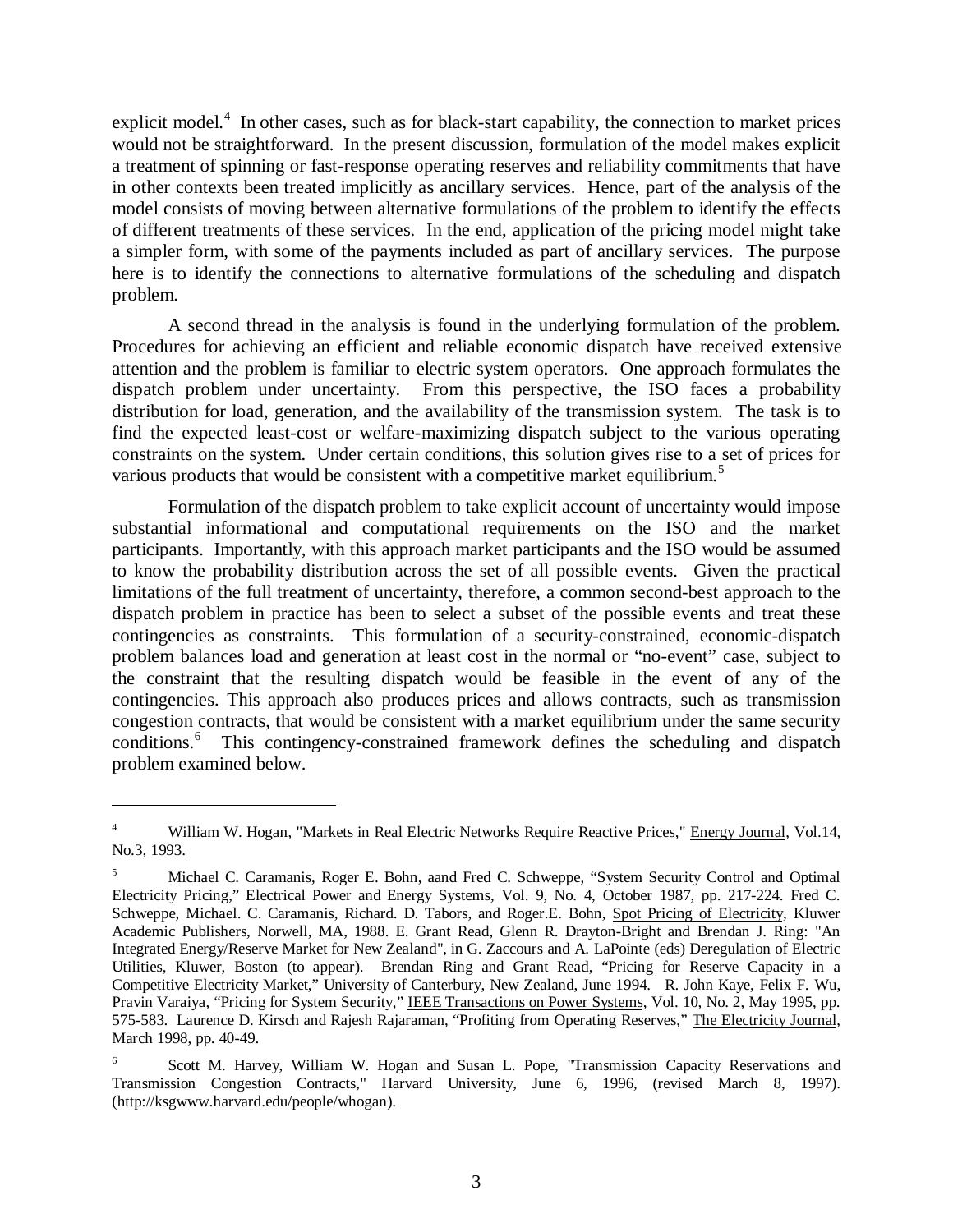#### **SCHEDULING MARKET**

 $\overline{a}$ 

The lead time required to commit and start generating units means that the system operator must make decisions in advance of real-time operation. Although the advance notice required for particular generating units varies from a few minutes to days or longer, a common decision in the design of new competitive electricity markets has been to settle on a day-ahead schedule and commitment. Before the day-ahead decision, market participants make their own commitment decisions.

The day-ahead scheduling opportunity should provide other benefits for market participants in the form of greater certainty about market transactions. In a two-settlement system, the day-ahead schedule would define a set of prices and contracts. The settlement for the day-ahead commitments would be completed at the day-ahead prices and quantities. Then in real time, any deviations from the contracts would be settled at the real-time prices. Hence, there would be two sets of dispatch quantities and associated prices, the first for the day-ahead bids and the second based on real-time bids.<sup>7</sup>

We assume the ISO has a responsibility to ensure that enough generation capacity is scheduled a day ahead to meet reliability requirements. In a market structure with day-ahead bidding and scheduling, the question arises as to the economic criterion to apply in order to meet the load and the reliability requirements. If the day-ahead schedule and the actual dispatch were the same, there would be no difficulty. The operator would commit enough total capacity to allow for generation to meet load. The network reliability requirements could be represented as a system of contingency constraints on spinning reserve and net loads. Subject to these constraints, the ISO would choose the dispatch or schedule that maximized benefits minus costs, in the usual way.

When the ISO makes a judgment that the day-ahead bids do not capture the full load that is likely to appear in real time, the ISO may modify the formulation in order to meet the reliability requirements. In this event, the bids would apply to the day-ahead schedule, but the ISO would have a different forecast of load. The ISO must decide what commitments to make in the face of the different forecasts. The extreme case of "letting the market decide," by treating the day-ahead bids as the best forecast of the actual load, would appear to discard the concerns for reliability. By definition, ignoring the expected discrepancy between the bids and the forecast would require the ISO to accept what it sees as unreliable operating conditions. This is unlikely to be the choice.

The complementary approach of ignoring the bids and scheduling the system for both energy and capacity to meet the forecast rather than the bid-in load would compromise the market. The ISO would be augmenting the load bids of market participants, buying power and spreading the risk. A major objection would be that the ISO would be choosing a least-cost solution even for the benefit of load that chose not to participate in the day-ahead market. The

<sup>7</sup> The same principle could apply to a three settlement system, with day-ahead, hour-ahead, and real-time dispatch and prices. Here deviations from the day-ahead contracts would be settled at the hour-ahead prices, and deviations from the hour-ahead contracts would be settled at the real-time prices. The essential requirement for consistency is to have a separate settlement for each clearing market based on the prices for that market. The deviations at period "n" from the contracts at period "n-1" would be settled at the period "n" prices.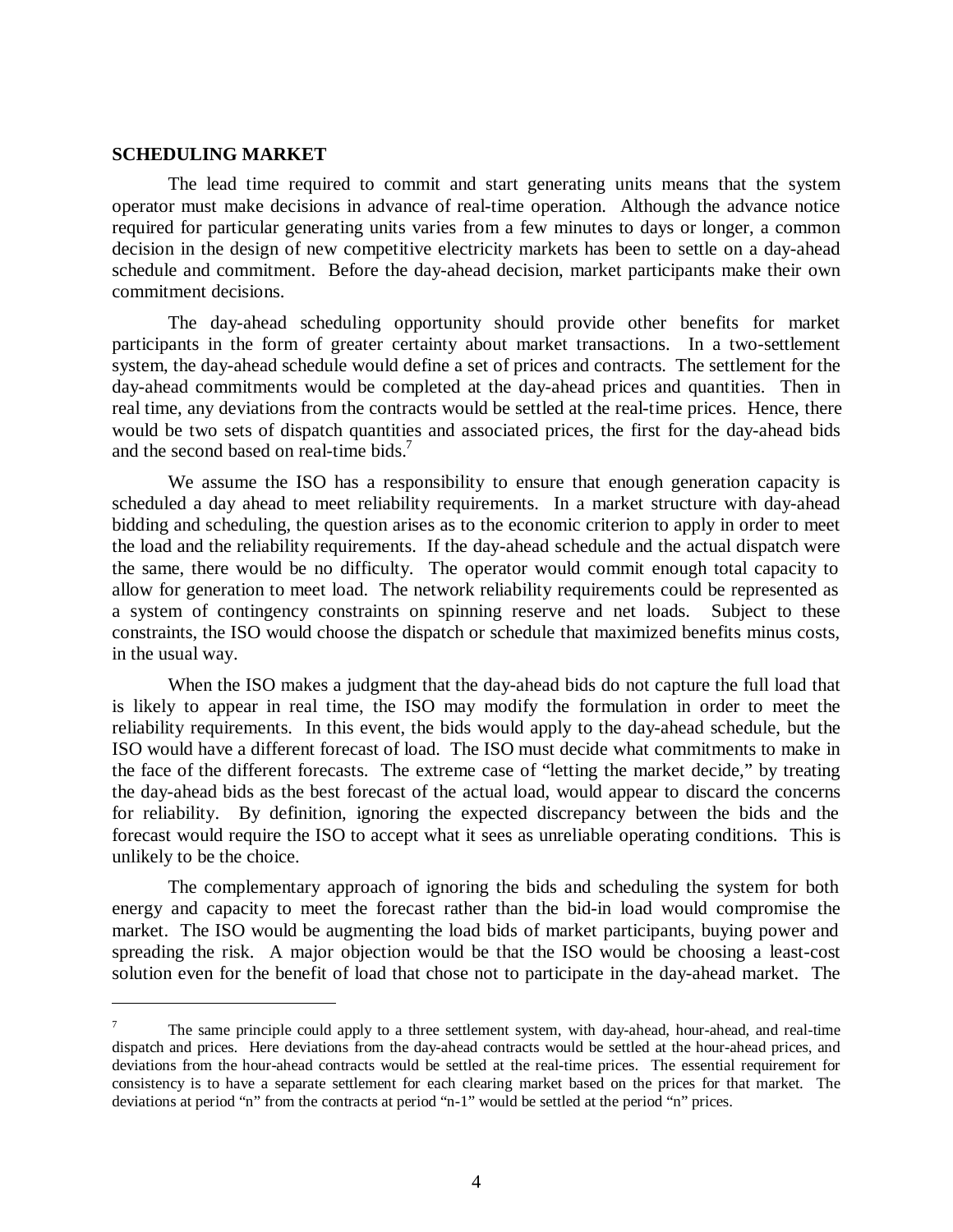cost of energy for the day-ahead bidders would be correspondingly higher, and those who had not bid-in would have less incentive to participate in the day-ahead market or provide meaningful bids. The gaming opportunities could create perverse incentives that would exacerbate the difference between the bids and the ISO load forecast. Rather than forcing greater reliance on the ISO to overcome perverse incentives, a better goal would be to provide market incentives to support meaningful participation in the bidding and reduce the need for independent action by the ISO.

In order to provide the incentive for a meaningful day-ahead market, an alternative approach would distinguish between the energy bids, with their associated forward contracts for the purchase and sale of energy, and the commitment of generating capacity. The reliability needs focus on the commitment of capacity, but the economic incentives would be dominated by the energy bids. Therefore, given a policy decision that imposes the reliability responsibility on the ISO, an approach is to allow the ISO to commit additional units whenever necessary to meet the reliability standards for any ISO forecast of load that is different from the day-ahead schedules of the market participants.<sup>8</sup>

Given that the ISO is committing units to meet a forecast load, rather than just the bid load, we would change the formulation of the economic dispatch model. The "extra" units committed and available provide a reliability benefit for everyone. The model here approaches this problem by choosing the economic dispatch according to the day-ahead bids, subject to the constraint that the resulting dispatch commitment for spinning reserve and network limits would be feasible for the forecast conditions. In effect, the forecast load defines another set of contingency conditions. Prices and quantities determined in the advance schedule apply as contracts. Prior energy and transmission congestion contracts would be settled at the prices for the scheduling settlements. The real time balancing market prices would be used to settle deviations from the scheduling contracts. Any revenue deficiencies, where market-clearing prices do not cover the full costs of capacity commitments, would be included in an uplift charge that would apply to all load in real time. The basic structure of this market is illustrated in the accompanying figure.

 $\overline{a}$ 

<sup>8</sup> Pennsylvania-New Jersey-Maryland (PJM) Interconnection, "Amended and Restated Schedule 1: Multi-Settlement System and FTR Auctions," Operating Agreement of the PJM Interconnection, Section 1.10.9, December 31, 1997. New York Power Pool, "Supplemental Filing to the Comprehensive Proposal to Restructure the New York Wholesale Electricity Market", Vol. III, New York State ISO Tariff, Section 4.12 (Original Sheet No. 11), December 19, 1997.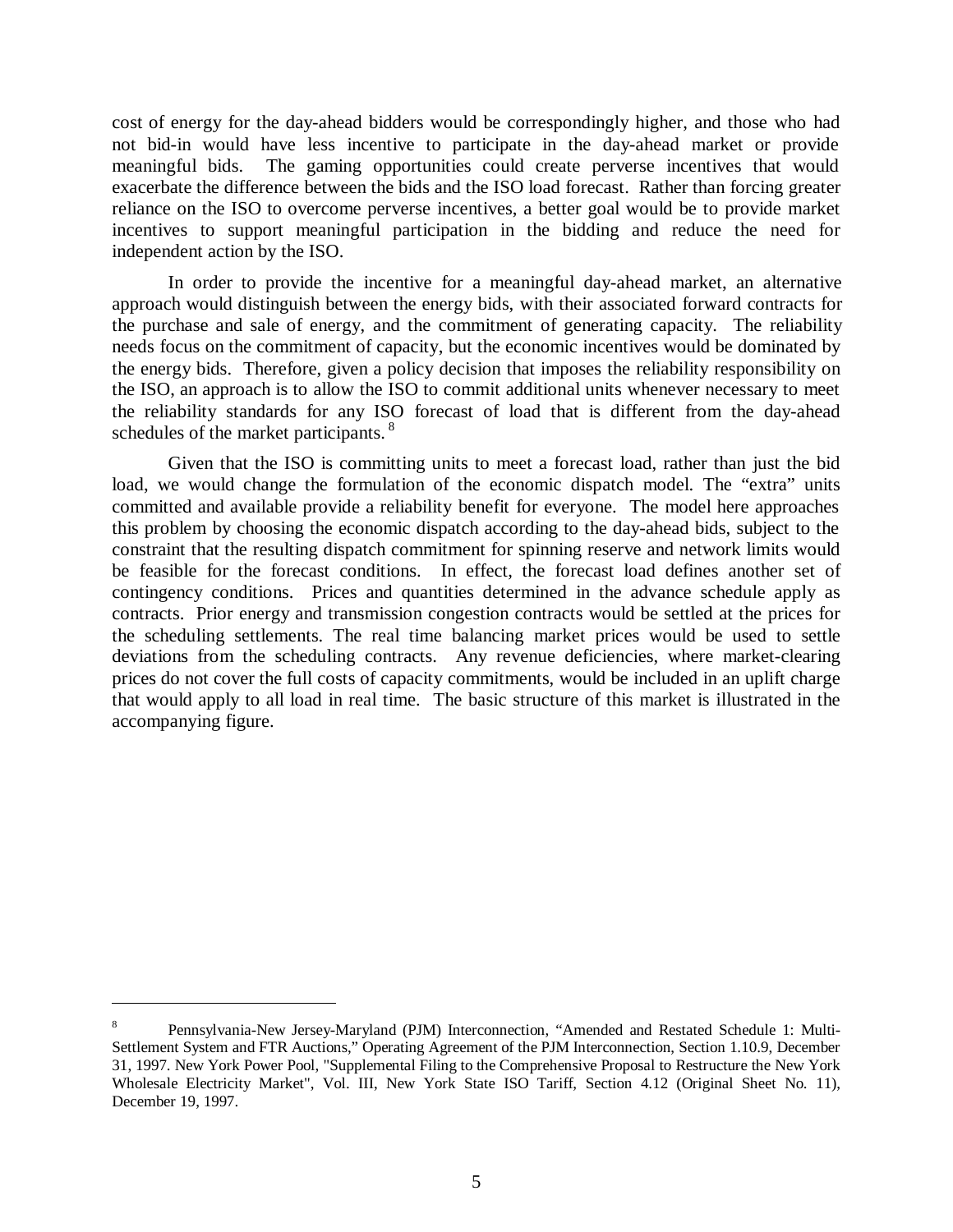

If the day-ahead bids were substantially below the ISO forecast of demand, then the ISO would commit extra units, choosing the units with low commitment cost, but not necessarily low energy costs. The day-ahead dispatch would exploit all the committed units to find the lowest energy costs, with the resulting and presumably low energy prices locked in through the contracts. In real time, the presumably higher load would produce an increase in total energy costs. Although sufficient units would be available to meet the higher load, the real-time load that had not participated in the day-ahead schedule would face these higher costs and the associated prices. All load that had been scheduled in the day-ahead market would be protected from higher real-time prices. Hence, there would be a natural market incentive to participate in the day-ahead schedule, although such participation would not be required.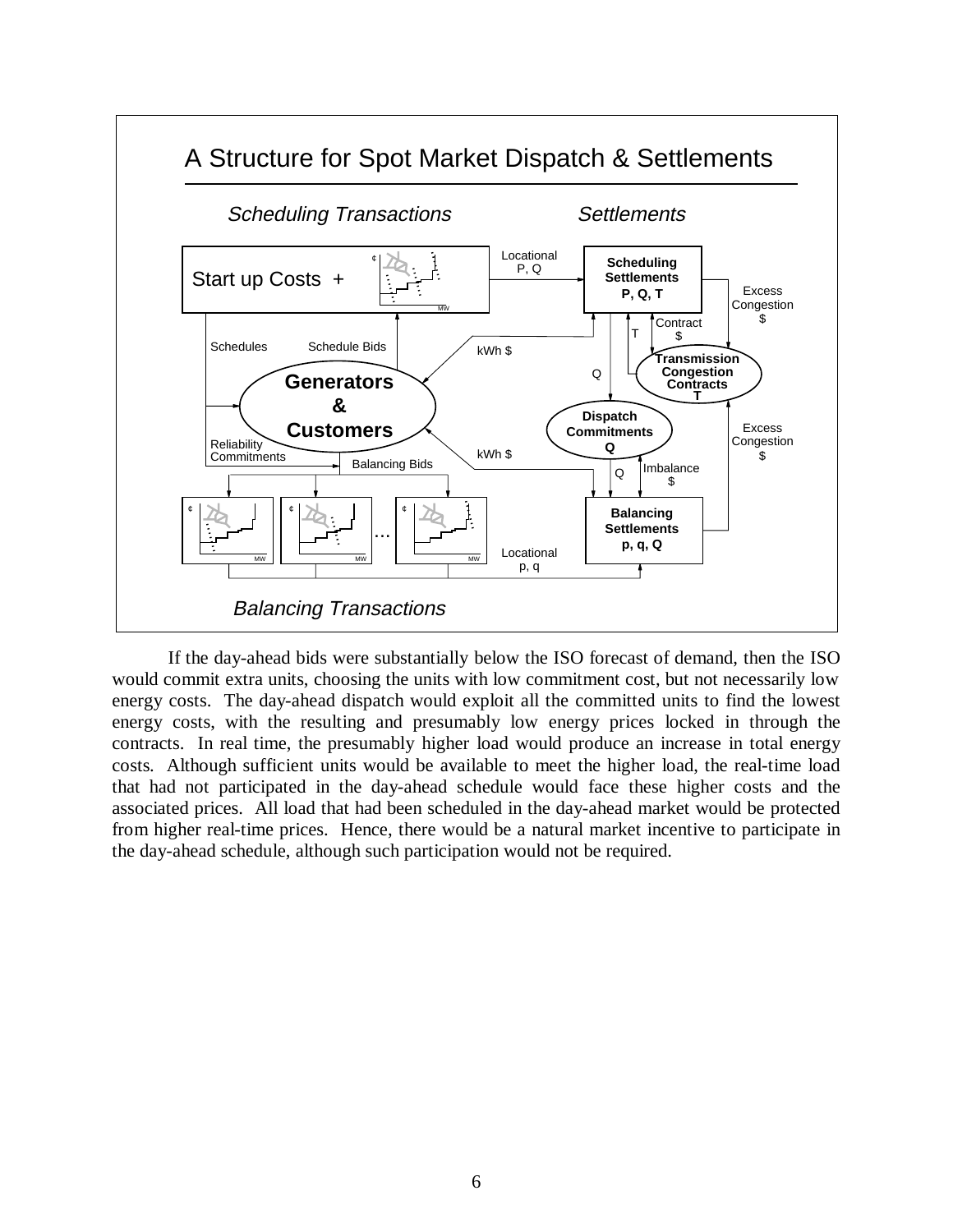#### **SECURITY CONSTRAINED ECONOMIC DISPATCH**

The following develops a formulation of the underlying security-constrained economicdispatch formulation for which we will identify the associated market models and pricing interpretation when the commitment of units for reliability may create different transmission constraints for the forecast load. The ISO is scheduling the bids while including enough units to meet the reliability requirements for its exogenous forecast of load, D, which may be different than the bid-in load. The bid-in values are indexed by market participant. All the variables are vectors across locations in the grid.

Let:

- $d_i$  bid in load (for participant j),
- D the ISO forecast load,
- $g_i$  bid-in generation,
- $s_i$  spin for the bid-in schedule,
- $G_i$  the generation needed to meet the forecast load,
- $S_i$  the spin that would be used with forecast load, D,
- y the net load,  $y = \Sigma(d_i g_i)$ ,
- Y the net load for the forecast,  $Y = D \Sigma G_i$ ,
- K(y,s) the usual transmission network, balancing and spinning reserve constraints,
- K(Y,S) the transmission network, balancing and spinning reserve constraints for the forecast,
- $\kappa_i$  generation capacity,
- $R_i$  generation ramping limit on the exercise of spinning reserve,
- $B_i$  (d<sub>i</sub>) the bid-in load benefit function,
- $C_i$  (g<sub>i</sub>, $\kappa_i$ , $R_i$ ) the bid-in generation cost function.

For simplicity, we focus on the loads and assume that all generation is subject to dispatch or available to provide spinning reserves. Bilateral contracts and must-run generation could be accommodated, just as could fixed loads. Generation without associated operating reserves would be treated as though all the capacity was in use, and so on. The ISO forecast of load is denoted by D and assumed to be determined independent of the bids.

For further notational simplicity, the network and electrical constraints are aggregated into the function K(.,.). These constraints include the usual load balancing conditions and all the possible network transmission limits in any of the possible contingencies. In principle, there could be many such contingencies and constraints. This large model presents a familiar computational challenge for the dispatchers, but this challenge is not of central concern here. The principal simplification in the present formulation is the use of network design such that the constraints can be characterized in terms of the ex ante net loads, y, and availability of spinning reserve, s. For example, the loss of a line may require redispatch to use some of the spinning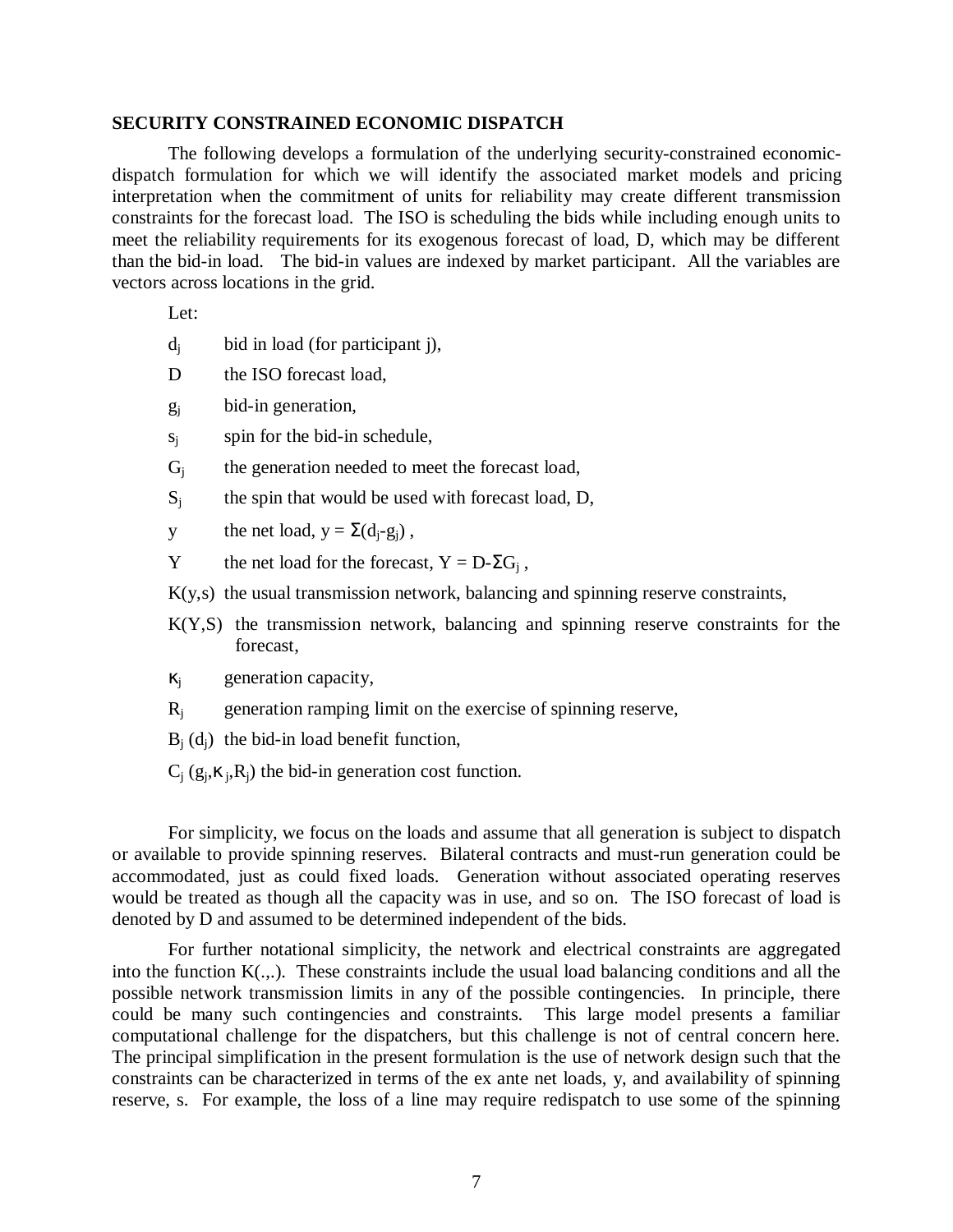reserve to meet the load. We suppress explicit representation of the redispatch variables and assume that the resulting constraint on the net loads is differentiable. Dealing with the more general case with explicit representation of all the underlying constraints and variables would not affect the results here.

Another feature of the electrical model is to limit attention to contingencies that appear in the form of the loss of a transmission line. As usual, this allows us to work with the formulation in terms of net loads, rather than explicitly separating load and generation. This framework is not very restrictive. For instance, a contingency for loss of a generator can be modeled by connecting the generator to the grid through a zero-impedance radial line. The loss of the generator is then the same as the loss of this line. A similar approach would apply to transformers and other facilities. These standard modeling practices support the formulation of the network constraints in terms of the net loads and the magnitude of spinning reserves.

It is clear that the load, generation and spin variables are additive across participants. This is not so obvious, however, for the capacity and ramping constraint variables.<sup> $5$ </sup> Hence, to begin, we distinguish these variables for each bidder and derive the result of common prices that allow later simplifications of the model formulation. With these assumptions, we emphasize a formulation of the ISO's day-ahead scheduling problem that includes the spinning reserve and various capacity constraints, as in:

 $\overline{a}$ 

<sup>9</sup> For example, given the two constraints  $S_1 \le R_1$  and  $S_2 \le R_2$ , the feasible set is not the same as for  $S_1 + S_2 \le$  $R_1 + R_2$ . However, an equilibrium solution will support either formulation.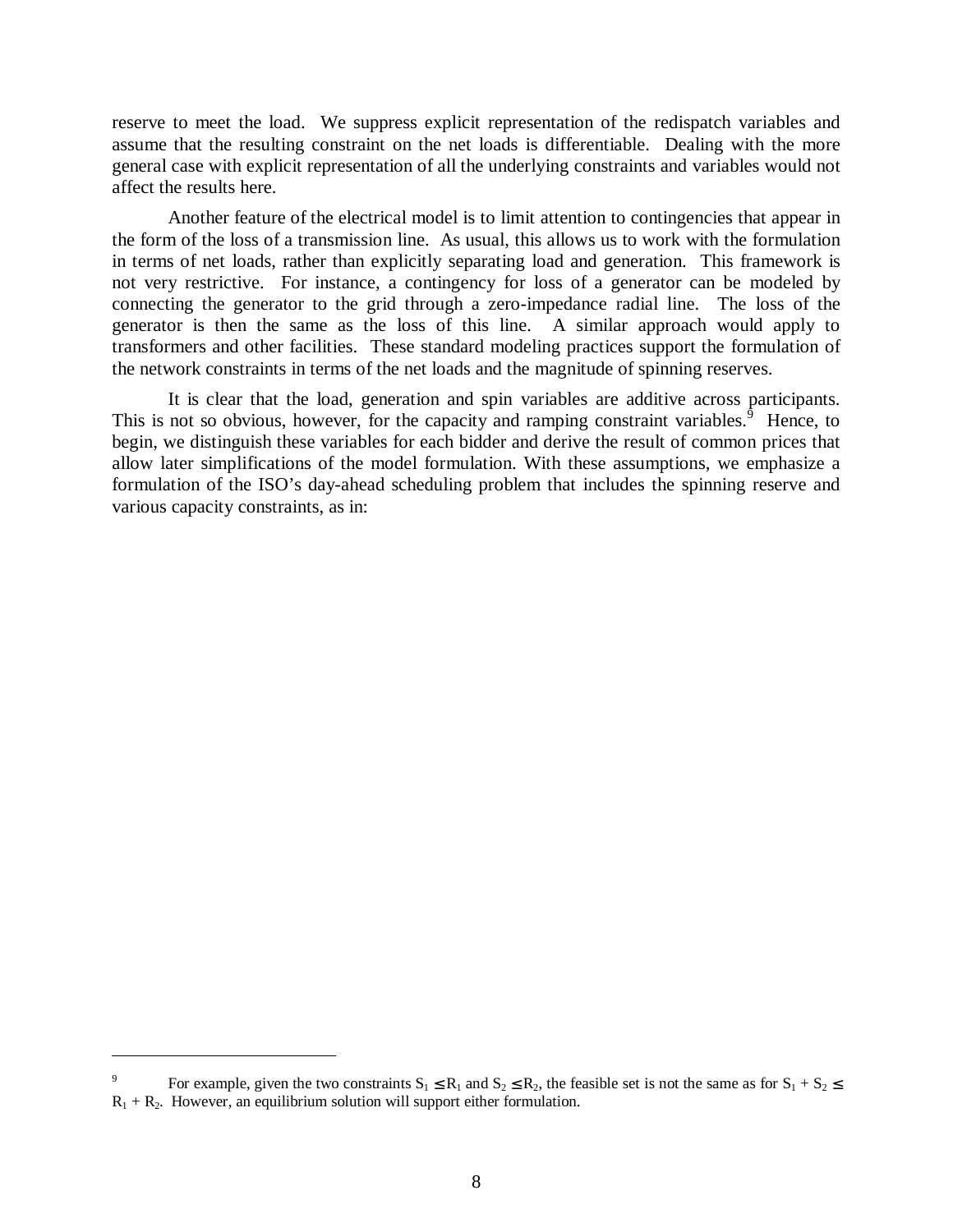| Max                        | $\sum_{j} [B_j(d_j) - C_j(g_j, \kappa_j, R_j)]$               |
|----------------------------|---------------------------------------------------------------|
|                            | $d_j, g_j, s_j, G_j, K_j, R_j, S_j, s, G, S, \kappa, R \ge 0$ |
| y, Y                       |                                                               |
| subject to:                |                                                               |
| $\lambda_{1}$              | $y = \sum_{i} (d_i - g_i)$ ,                                  |
| $\lambda_{2}$              | $Y = D - G$ ,                                                 |
| $\lambda_{3}$              | $\sum_j s_j = s,$                                             |
| $\lambda_4$                | $\sum_i G_j = G$ ,                                            |
| $\lambda_{5}$              | $\sum_i S_j = S$ ,                                            |
| $\lambda_{6}$              | $\sum_i \kappa_j = \kappa$ ,                                  |
| $\lambda_{7}$              | $\sum_i R_j = R \,,$                                          |
| $\boldsymbol{\theta}_{1j}$ | $g_j + s_j \leq \kappa_j$ ,                                   |
| $\gamma_{1j}$              | $s_i \leq R_i$                                                |
| $\bm{\theta}_{2j}$         | $G_j + S_j \leq \kappa_j$ ,                                   |
| $\gamma_{2j}$              | $S_i \leq R_i$ ,                                              |
| $\mu_{1}$                  | $K(y,s) \leq 0$ ,                                             |
| $\mu_{2}$                  | $K(Y, S) \leq 0$ .                                            |

The associated multiplier variables for the ISO problem appear to the left of each constraint, and will be utilized below in the market equilibrium and pricing analysis. For convenience below, this formulation includes the aggregation variables s, S, κ, and R for the spin, capacity, and ramping limits, respectively.

Hence the day-ahead schedule maximizes the benefits minus the costs for the bid-in load, generation and capacity, subject to the constraints that the capacity must be sufficient to meet the contingency requirements for the day-ahead schedule and the contingency requirements for the forecast load. This formulation adopts the usual static model for one period. In practice, there may be a dynamic model that covers multiple periods, in which case we interpret this formulation as applicable after the inter-period decisions have been made.

This formulation requires two representations of the network contingency constraints, one for the bid-in conditions and one for the ISO forecast. This is the conceptual change in the formulation of the ISO problem. Traditional software and procedures would have no difficulty incorporating a few capacity limits on individual plants. But the full description of a parallel network, with all the associated contingencies, would require a major overhaul of the tools and practices. There is nothing difficult, in principle, and the analysis below illustrates the pricing implications of this formulation. The general model is followed later by an approximate implementation within the limits of the currently available tools.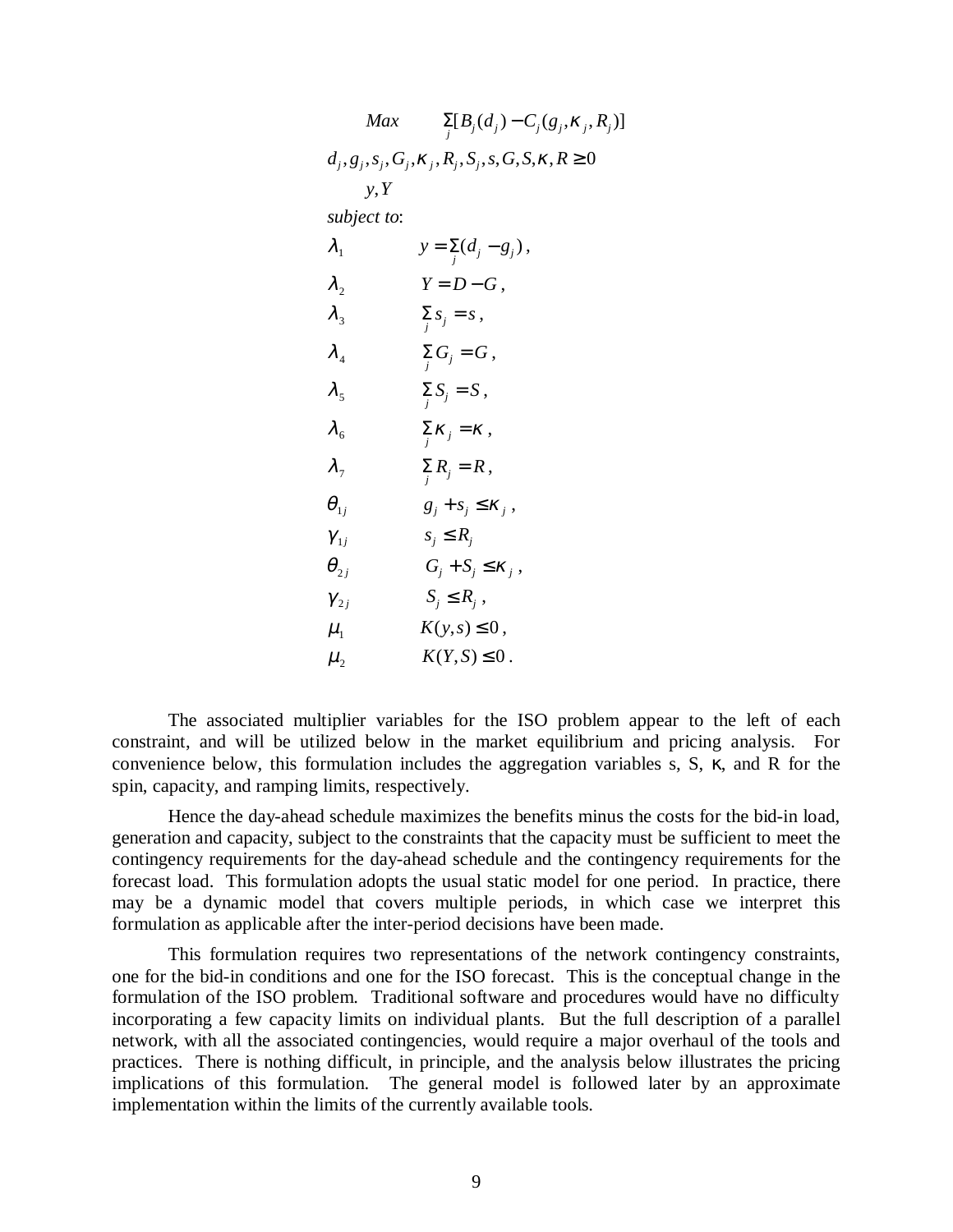Note that the ISO forecast of the load and associated generation and spin requirements interacts with the bid-in schedules only through the generation capacity variables, spin and the ramping constraints.<sup>10</sup> There is no attempt to choose G to minimize the actual or expected dispatch cost in real time. The only burden is to make sure that the real-time dispatch would be feasible given the reliability requirements. The way for market participants to hedge their energy cost in the real dispatch would be by bidding into the day-ahead market and getting a dispatch schedule. $11$ 

This is the ISO's security constrained, bid-based, economic dispatch problem for the dayahead scheduling market. Associated with the solution to this problem will be a commitment schedule, dispatch, and a set of prices. The pricing rules depend upon the underlying formulation of the market institutions and the definition of the competitive equilibrium.

#### **COMPETITIVE MARKET EQUILIBRIUM**

 $\overline{a}$ 

Under the usual conditions, a solution for the ISO central dispatch problem is equivalent to a competitive market equilibrium.<sup>12</sup> The formulation of the market problem is based on the conventional partial equilibrium framework that stands behind the typical supply and demand curve analysis.<sup>13</sup> The market consists of the supply and demand of electric energy and transmission service plus an aggregate or numeraire "good" that represents the rest of the economy. The transmission operator (TO) provides transmission service at non-discriminatory market prices. Each customer with its own benefit maximizing problem  $(CB_i)$  is assumed to have an initial endowment w<sub>i</sub> of the numeraire good. In addition, each customer has an ownership of  $\pi_i$  of the profits,  $\pi$ , of the electricity transmission provider. By definition, a competitive market equilibrium is a consistent set of prices, quantities and profit allocations which balances the market and includes optimal solutions for the transmission operator and each customer.

<sup>&</sup>lt;sup>10</sup> The generation ramping constraints appear as simple upper bounds. A more general formulation could be accommodated to distinguish different ramping constraints at different load levels or periods of response, but this is not important here. See Brendan Ring and Grant Read, "Pricing for Reserve Capacity in a Competitive Electricity Market," University of Canterbury, New Zealand, June 1994.

<sup>&</sup>lt;sup>11</sup> Market participants could also enter into bilateral hedging contracts, but the hedge provider itself would be unhedged unless it scheduled energy or transmission purchases in the day-ahead market.

<sup>&</sup>lt;sup>12</sup> For the DC-Load representation of the electrical constraints, the feasible set is convex. Hence, concavity of the benefits-minus-cost function would suffice for this formulation. In the full AC representation of the electrical constraints, the feasible set is not necessarily globally convex. Hence, in principle, there could be solutions to an ISO economic dispatch problem that would not have a corresponding competitive market equilibrium; there would be no set of prices that would support the solution and meet the no arbitrage condition. However, such circumstances should be rare, with the implication that the implied prices would not cover the full costs and there would be an added contribution to uplift. Similarly, start-up and minimum load costs could introduce nonconvexities that would lead to market prices that would not cover costs without a supplemental payment through uplift. For notational simplicity, the present discussion does not address these details, which are separate from the issue of scheduling markets and reliability commitments. We consider only the competitive case. In the presence of market power, the opportunities for gaming should be examined, but this is beyond the scope of the present discussion.

<sup>&</sup>lt;sup>13</sup> The partial equilibrium assumptions are that electricity is a small part of the overall economy with consequent small wealth effects, and prices of other goods and services are approximately unaffected by changes in the electricity market. See Mas-Colell, A., M.D. Whinston, and J.R. Green, Microeconomic Theory, Oxford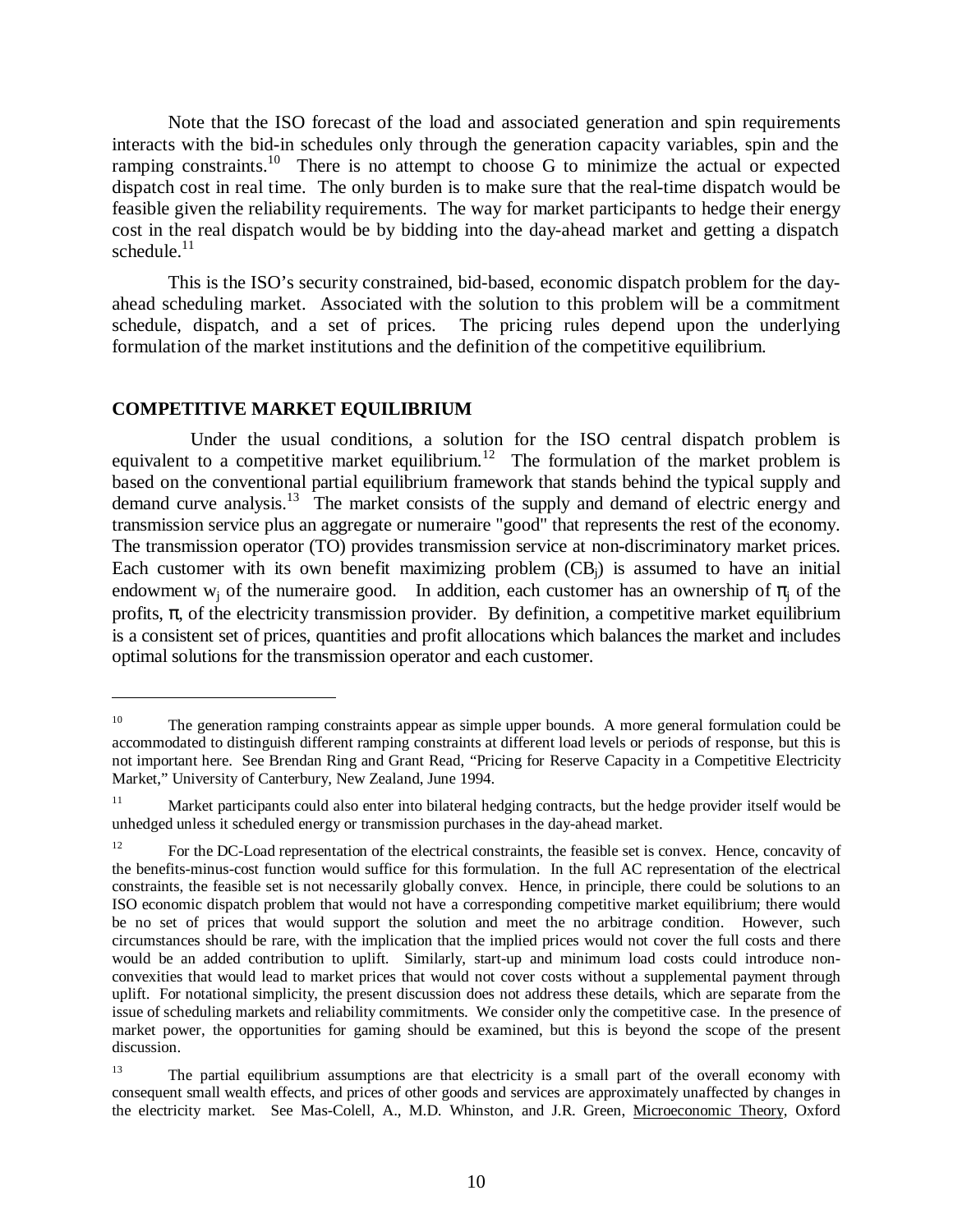In formulating the competitive equilibrium, both the transmission operator and the customers are described as price takers. Of course, the transmission service provider is a monopoly and would not be expected to follow the competitive assumption in the absence of regulatory oversight. However, the conventional competitive market definition provides the standard for the service that should be required of the system operator.<sup>14</sup>

There is no unique decomposition of the ISO problem. Here we select a convenient version that defines trading in terms of load, generation, spin, capacity, and ramping limits. Market participants buy and sell these items at their various locations, trading through the transmission operator. Transmission service is represented as a combined trade of load and generation, with the transmission price being the difference in energy prices at the locations.

The explicit treatment of spin as a service the transmission operator purchases in the market, separate from transmission operator recognition of capacity or ramping limits, is the least obvious choice. The ISO problem does include the constraints on spin, but the decomposition here assigns these constraints to the market participants through  $(CB_i)$ . This choice preserves the natural condition that the price of generation and load, from the perspective of the price-taking transmission operator, is the same at each location. The price of "x" is represented by  $P_x$ . With these conventions, the  $(TO)$  problem becomes:<sup>15</sup>

 $\overline{a}$ 

University Press, 1995, pp. 311-343. Importantly, we adopt here a relaxed set of assumptions that do not include convexity of the set of feasible net loads.

<sup>&</sup>lt;sup>14</sup> It is the standard formulation to include  $(CB_i)$  and  $(TO)$  as part of the definition of competitive market equilibrium. Failure to follow this well established convention leads to confusion when the term "market equilibrium" is applied excluding the producing sector in (TO), as in Wu, F., P. Varaiya, P. Spiller, and S. Orren, "Folk Theorems on Transmission Access," Journal of Regulatory Economics, Vol. 10, No. 1, 1996, pp. 5-24.

<sup>&</sup>lt;sup>15</sup> For notational simplicity, we treat price vectors as row vectors and quantity vectors as column vectors. This permits the use of  $P_{dj}d_j$  in place of the transpose notation of  $P_{dj}^{\ t}d_j$ .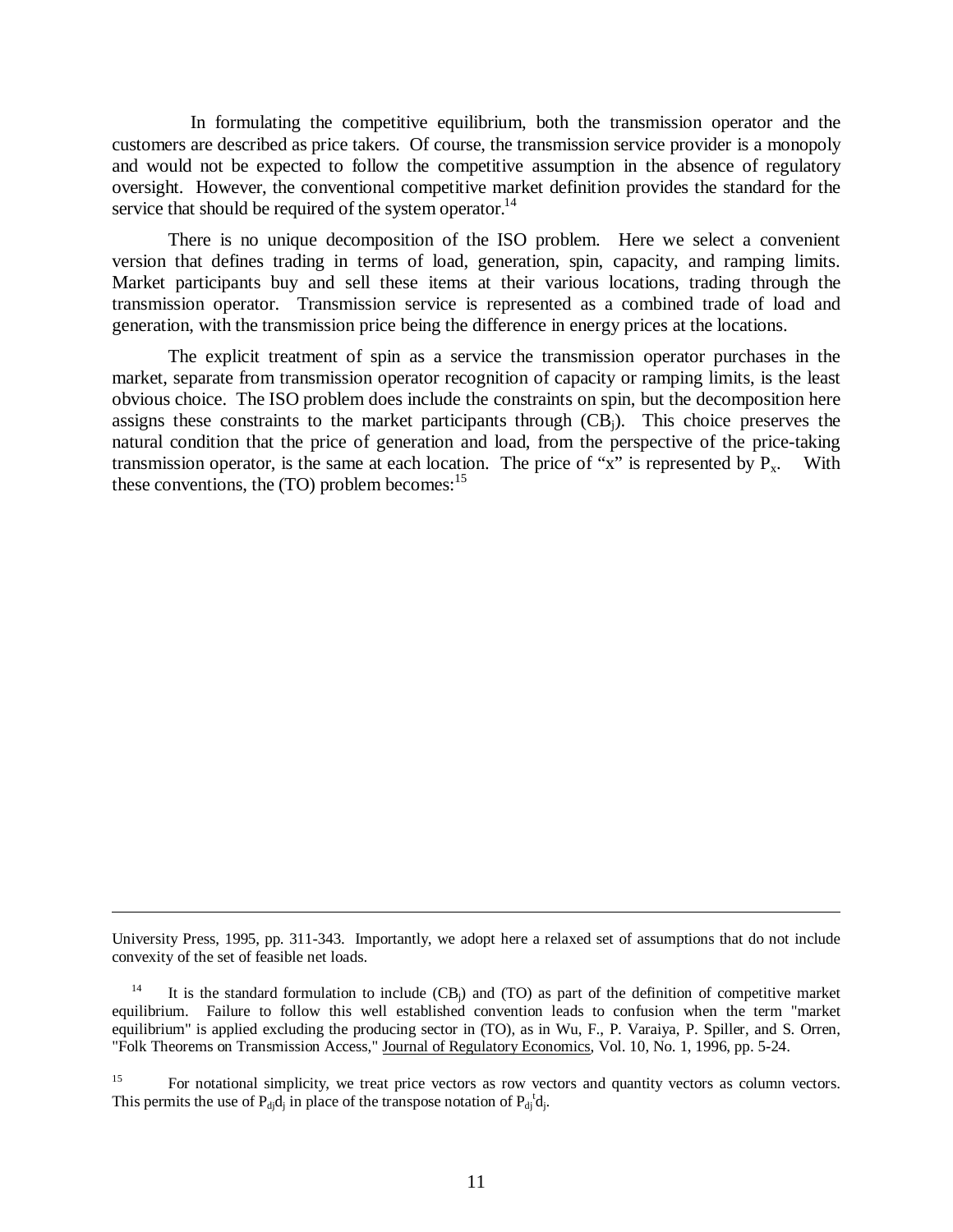$$
Max \sum_{j} P_{dj}d_{j} - \sum_{j} P_{gj}g_{j} - \sum_{j} P_{sj}s_{j} - \sum_{j} P_{kj}\kappa_{j} - \sum_{j} P_{kj}R_{j}
$$
\n
$$
d_{j}, g_{j}, s_{j}, G_{j}, \kappa_{j}, R_{j}, S_{j}, s, G, S \ge 0
$$
\n
$$
y, Y
$$
\nsubject to:\n
$$
\lambda_{1} \qquad y = \sum_{j} (d_{j} - g_{j}),
$$
\n
$$
\lambda_{2} \qquad Y = D - G,
$$
\n
$$
\lambda_{3} \qquad \sum_{j} S_{j} = s,
$$
\n
$$
\lambda_{4} \qquad \sum_{j} G_{j} = G,
$$
\n
$$
\lambda_{5} \qquad \sum_{j} S_{j} = S,
$$
\n
$$
\theta_{2j} \qquad G_{j} + S_{j} \le \kappa_{j},
$$
\n
$$
\gamma_{2j} \qquad S_{j} \le R_{j},
$$
\n
$$
\mu_{1} \qquad K(y, s) \le 0,
$$
\n
$$
\mu_{2} \qquad K(Y, S) \le 0.
$$

The corresponding equilibrium conditions for non-zero variables in the dispatch solution for this problem include:

$$
P_{dj} = \lambda_1 ,
$$
  
\n
$$
P_{gj} = \lambda_1 ,
$$
  
\n
$$
P_{sj} = \lambda_3 = -\mu_1 \nabla K_s ,
$$
  
\n
$$
\lambda_2 = \lambda_4 ,
$$
  
\n
$$
\lambda_4 = \theta_{2j} ,
$$
  
\n
$$
\lambda_5 = -\mu_2 \nabla K_s ,
$$
  
\n
$$
\lambda_5 = \theta_{2j} + \gamma_{2j} ,
$$
  
\n
$$
P_{kj} = \theta_{2j} ,
$$
  
\n
$$
P_{kj} = \gamma_{2j} ,
$$
  
\n
$$
\lambda_1 = \mu_1 \nabla K_y ,
$$
  
\n
$$
\lambda_2 = \mu_2 \nabla K_y .
$$

The apparent equality of prices across participants, as well as between generation and load, justifies a restatement of the (TO) problem for equilibrium solutions in a more transparent version: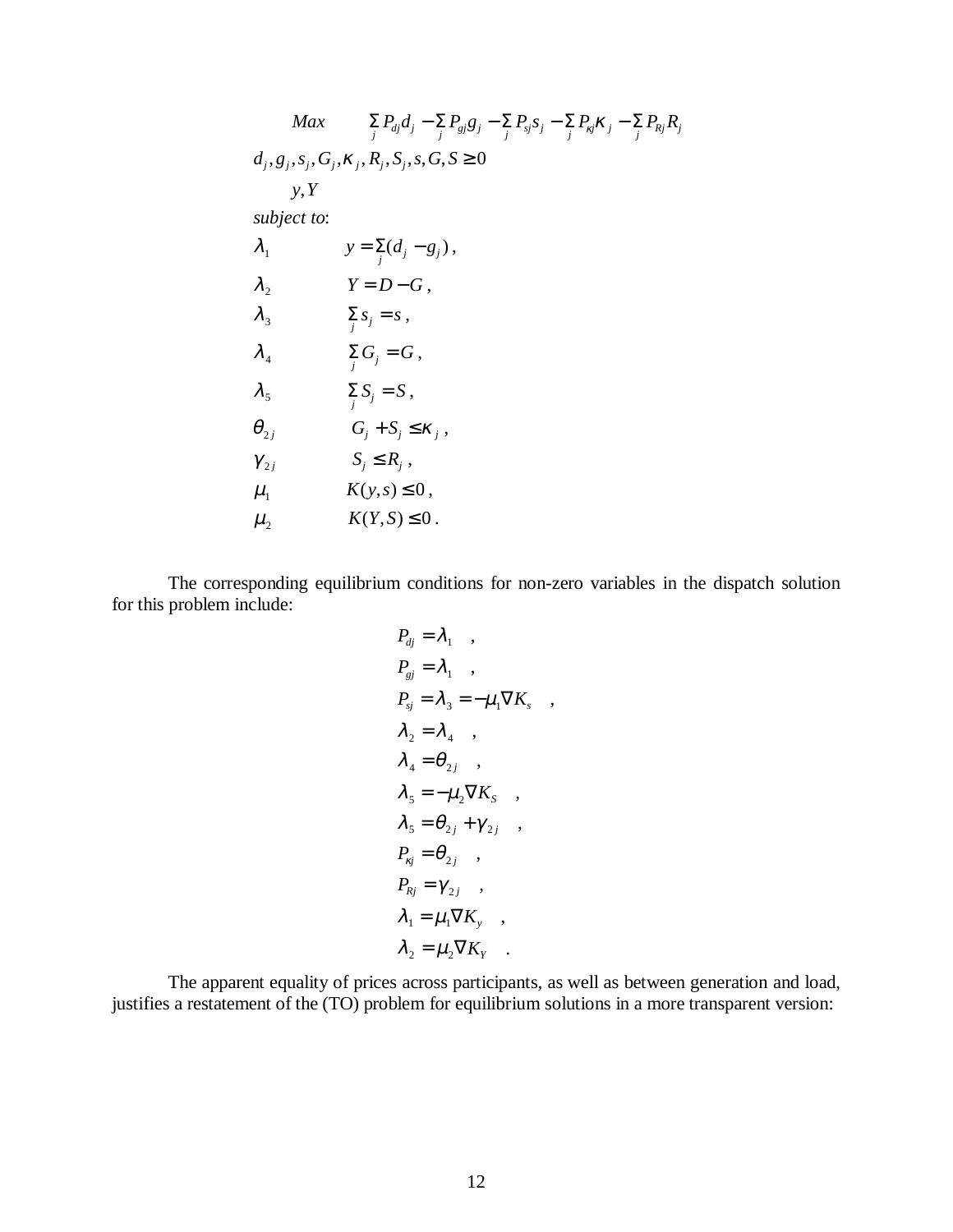| Max            | $P_{y}y - P_{s}s - P_{k}k - P_{R}R$                                |
|----------------|--------------------------------------------------------------------|
|                | $d_i, g_i, G_i, s_i, \kappa_i, R_i, S_i, G, s, S, \kappa, R \ge 0$ |
| y, Y           |                                                                    |
| subject to:    |                                                                    |
| $\lambda_{_1}$ | $y = \sum_{i} (d_i - g_i)$ ,                                       |
| $\lambda_{2}$  | $Y = D - G$ ,                                                      |
| $\lambda_{3}$  | $\sum_j s_j = s,$                                                  |
| $\lambda_4$    | $\sum_j G_j = G$ ,                                                 |
| $\lambda_{5}$  | $\sum_{j} S_j = S$ ,                                               |
| $\lambda_{6}$  | $\sum_i \kappa_j = \kappa$ ,                                       |
| $\lambda_{7}$  | $\sum_i R_j = R \,,$                                               |
| $\theta_{2j}$  | $G_j + S_j \leq \kappa_j$ ,                                        |
| $\gamma_{2j}$  | $S_j \leq R_j$ ,                                                   |
| $\mu_{1}$      | $K(y,s) \leq 0$ ,                                                  |
| $\mu_{2}$      | $K(Y, S) \leq 0$ .                                                 |
|                |                                                                    |

The corresponding equilibrium conditions for this version of the problem include:

$$
P_y = \lambda_1 ,
$$
  
\n
$$
P_s = \lambda_3 = -\mu_1 \nabla K_s ,
$$
  
\n
$$
\lambda_2 = \lambda_4 ,
$$
  
\n
$$
\lambda_4 = \theta_{2j} ,
$$
  
\n
$$
\lambda_5 = -\mu_2 \nabla K_s ,
$$
  
\n
$$
\lambda_5 = \theta_{2j} + \gamma_{2j} ,
$$
  
\n
$$
\lambda_6 = \theta_{2j} ,
$$
  
\n
$$
P_k = \lambda_6 ,
$$
  
\n
$$
\lambda_6 = \gamma_{2j} ,
$$
  
\n
$$
P_k = \lambda_7 ,
$$
  
\n
$$
\lambda_1 = \mu_1 \nabla K_y ,
$$
  
\n
$$
\lambda_2 = \mu_2 \nabla K_y .
$$

Hence, trade is in terms of the individual participant capacity and ramping variables, in order to make certain that we maintain an accurate representation of the constraints. But we take advantage of the knowledge that the equilibrium conditions must have common prices for these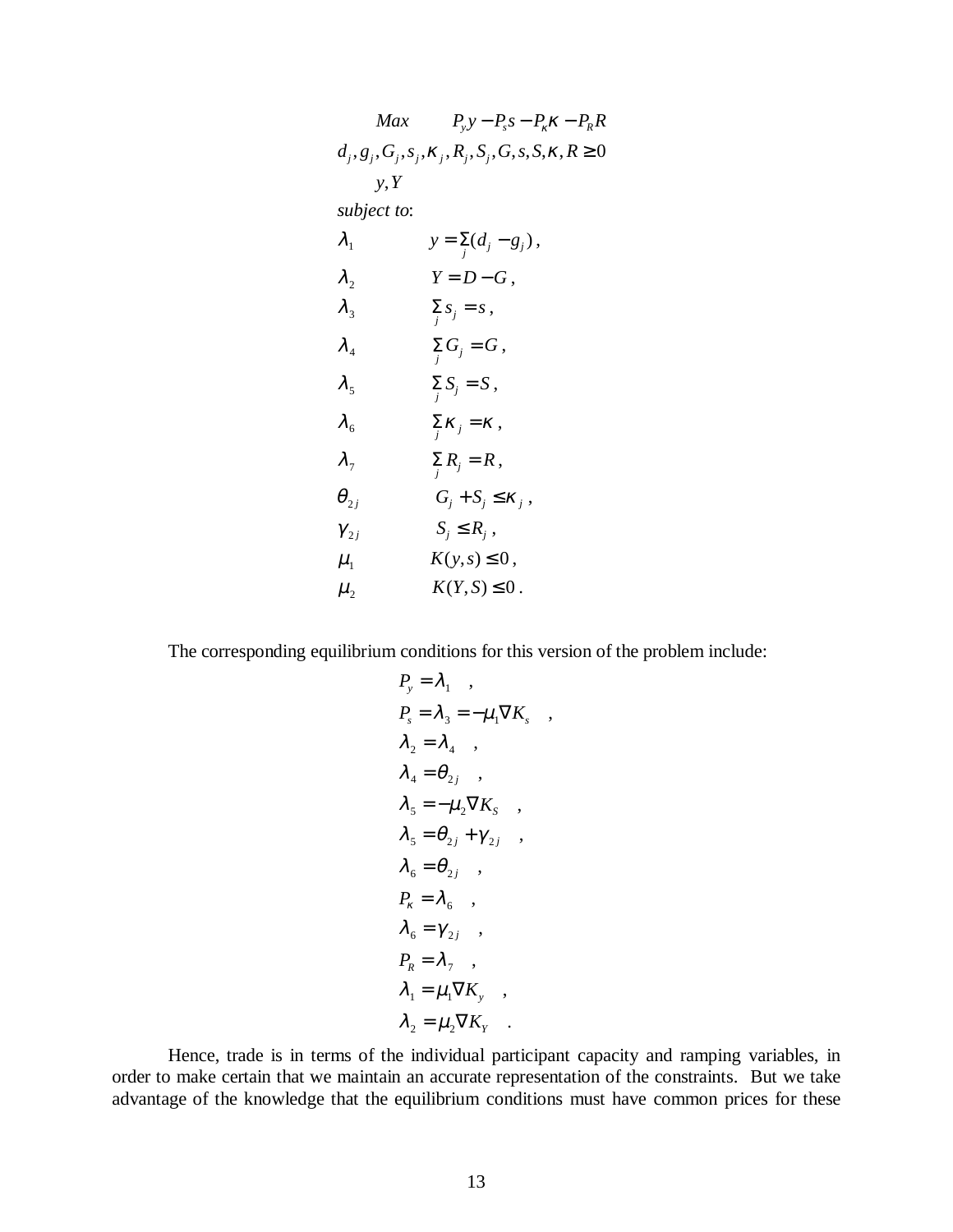variables to simplify to a single vector of capacity and ramping constraints for the reliability component.

The surplus or trading profit for the transmission operator is  $\pi = P_y y - P_s s - P_k x - P_R R$ . Under the assumption of the partial equilibrium model, the profit is divided among the market participants according to some rule such that  $\pi = \Sigma \pi_i$ . Further, the individual market participants are endowed with wealth,  $w_i$ , in terms of the numeraire good. The market participants choose the amount of consumption, c<sub>i</sub>, of the numeraire good along with electricity goods and services to maximize the net benefits and costs of consumption, electricity load, capacity, spin, ramping limits and an income constraint.

The individual  $(CB_i)$  problems would be formulated as:

$$
Max \t C_j + B_j(d_j) - C_j(g_j, \kappa_j, R_j)
$$
  
\n
$$
c_j, d_j, g_j, s_j, \kappa_j, R_j \ge 0
$$
  
\nsubject to:  
\n
$$
\varphi_j \t C_j + P_y(d_j - g_j) - P_s s_j - P_\kappa \kappa_j - P_\kappa R_j \le w_j + \pi_j,
$$
  
\n
$$
\theta_{1j} \t g_j + s_j \le \kappa_j,
$$
  
\n
$$
\gamma_{1j} \t s_j \le R_j.
$$

The related equilibrium conditions for the  $(CB_i)$  problem include:

$$
P_{y} = \nabla B_{j} = \nabla C_{jg} + \theta_{1j}
$$
  
\n
$$
P_{s} = \theta_{1j} + \gamma_{1j} ,
$$
  
\n
$$
P_{k} = \nabla C_{jk} - \theta_{1j} ,
$$
  
\n
$$
P_{R} = \nabla C_{jk} - \gamma_{1j} .
$$

,

Assuming the existence of an equilibrium, we can return to the (ISO) problem of security constrained economic dispatch and interpret the dual solution in terms of the equilibrium conditions that follow from this market formulation. These become:

$$
P_y = \lambda_1 = \nabla B_j = \nabla C_{jg} + \theta_{1j} ,
$$
  
\n
$$
P_s = \lambda_3 = -\mu_1 \nabla K_s = \theta_{1j} + \gamma_{1j} ,
$$
  
\n
$$
\lambda_2 = \lambda_4 = \theta_{2j} ,
$$
  
\n
$$
\lambda_5 = -\mu_2 \nabla K_s = \theta_{2j} + \gamma_{2j} ,
$$
  
\n
$$
P_k = \lambda_6 = \theta_{2j} = \nabla C_{jk} - \theta_{1j} ,
$$
  
\n
$$
P_k = \lambda_7 = \gamma_{2j} = \nabla C_{jk} - \gamma_{1j} ,
$$
  
\n
$$
\lambda_1 = \mu_1 \nabla K_y ,
$$
  
\n
$$
\lambda_2 = \mu_2 \nabla K_y .
$$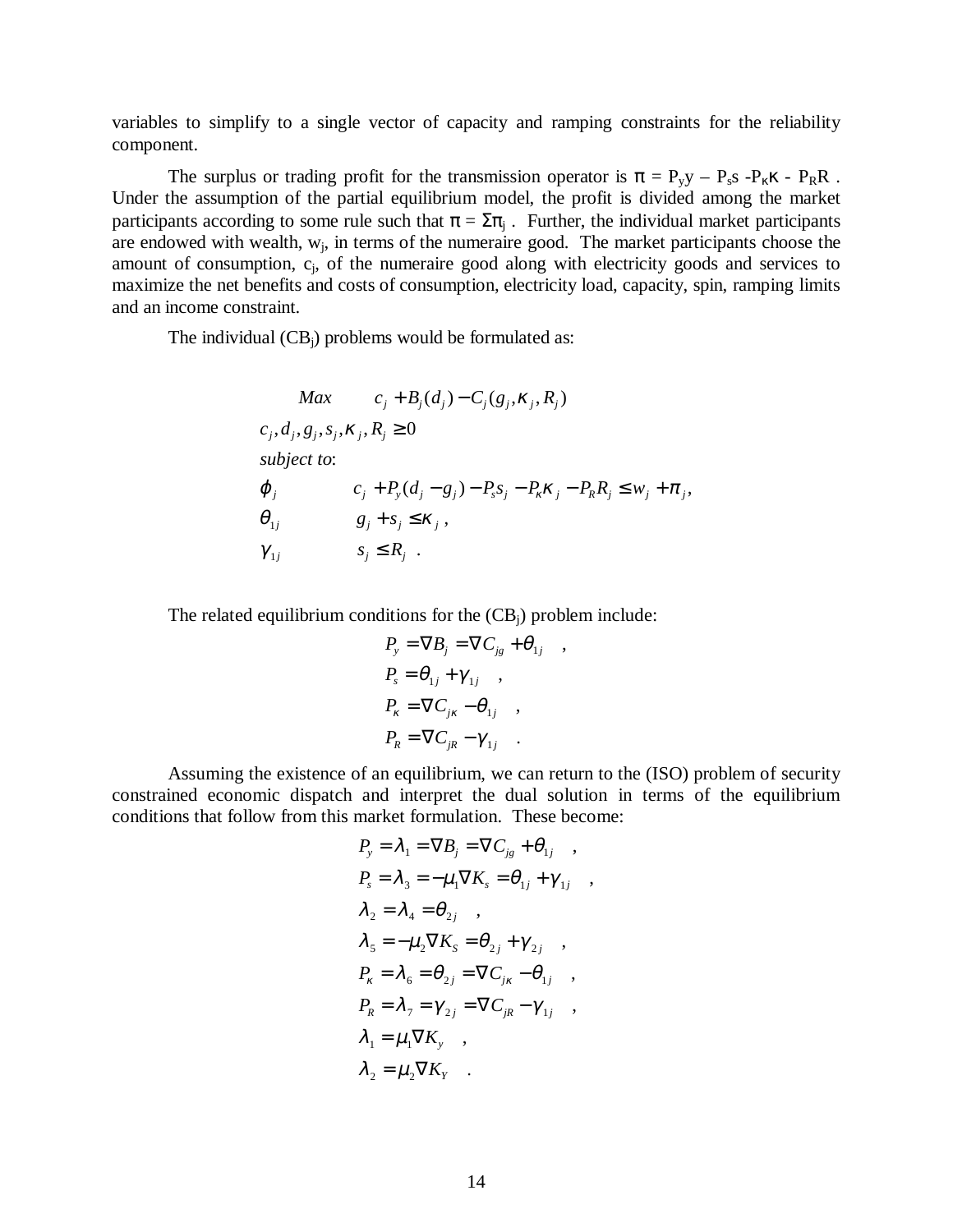The prices and revenues for this version of the ISO problem would have essentially the same properties as for the simpler case that suppresses the explicit spin and capacity variables. Payments for load, generation, spin, and transmission congestion rents in the scheduling market would be determined as for the usual economic dispatch problem, given the commitment of capacity. These payments would net to zero in the linear DC-load model case, meaning the net payments to the ISO would equal the congestion rents for transmission.

The reliability constraints for the ISO load forecast could induce positive opportunity cost prices,  $P_k$  and  $P_R$ , for capacity or ramping capability, respectively, to meet the forecast load. These payments would be made to all suppliers of such capabilities. The revenues would not be part of the market clearing prices for scheduled energy. Payments for these additional units of capacity could be not be included in the locational prices for energy. Presumably these net "reliability" payments would be treated as an ancillary service and covered as part of an uplift payment.

Note that although there would be common prices for all participants for generation, spin, capacity and the ramping constraints, the decomposition of the prices into marginal costs and opportunity costs could be different for each participant.

Locational prices for the load would be determined in the usual way as the dual variables for the constraints defining the net bid-in loads,  $y = d-g$ . The revenues for generation would come from energy sales, g, at the locational prices and spinning reserve provisions at the (locational) prices of spin, and the separate payment for generating and ramping capacity.

Every supplier of operating reserves would be paid the market-clearing price of spin, P<sub>s</sub>, at its location. If the ramping constraints are not binding, then the locational price of spin is just the opportunity cost of foregone generation, equal to the price of energy less the marginal energy cost of generation. If the ramping constraint is binding, the price of spin could be greater, reflecting the opportunity cost of the ramping limit. If  $G > g$ , then the price of spin for scheduled load might be small or zero, depending on the locational constraints and the pattern of load.

#### **AN EXAMPLE SCHEDULE WITH RELIABILITY COMMITMENTS**

An example illustrates the calculations. Here the supply and demand conditions appear in the figure below summarizing the supply and demand curves. The cost functions include a marginal cost of capacity as well as a marginal cost of energy. The network includes the canonical three-bus structure needed to include the effects of loop flow. The fourth node introduces the single network contingency in the possible loss of the line between nodes 2 and 4. Excess capacity is needed for spin at nodes 1 and 2. In addition, there is a ramping constraint, which limits the spin to no more than 400 MW at node 1 and no more than 100 MW at node 2. For simplicity, it is assumed that the maximum ramping limits at nodes 1 and 2 are fixed. More general conditions for ramping supply would not change the basic relationship among the prices for the scheduled energy given the reliability constraints. With these ramping constraints, we know that there can be no more than 500 MW of generation at node 4, and there may be less if there is a generation capacity constraint or a binding transmission constraint. The potential transmission constraint is 600 MW on the line between nodes 1 and 3, with the same limit in both the pre and post contingency conditions.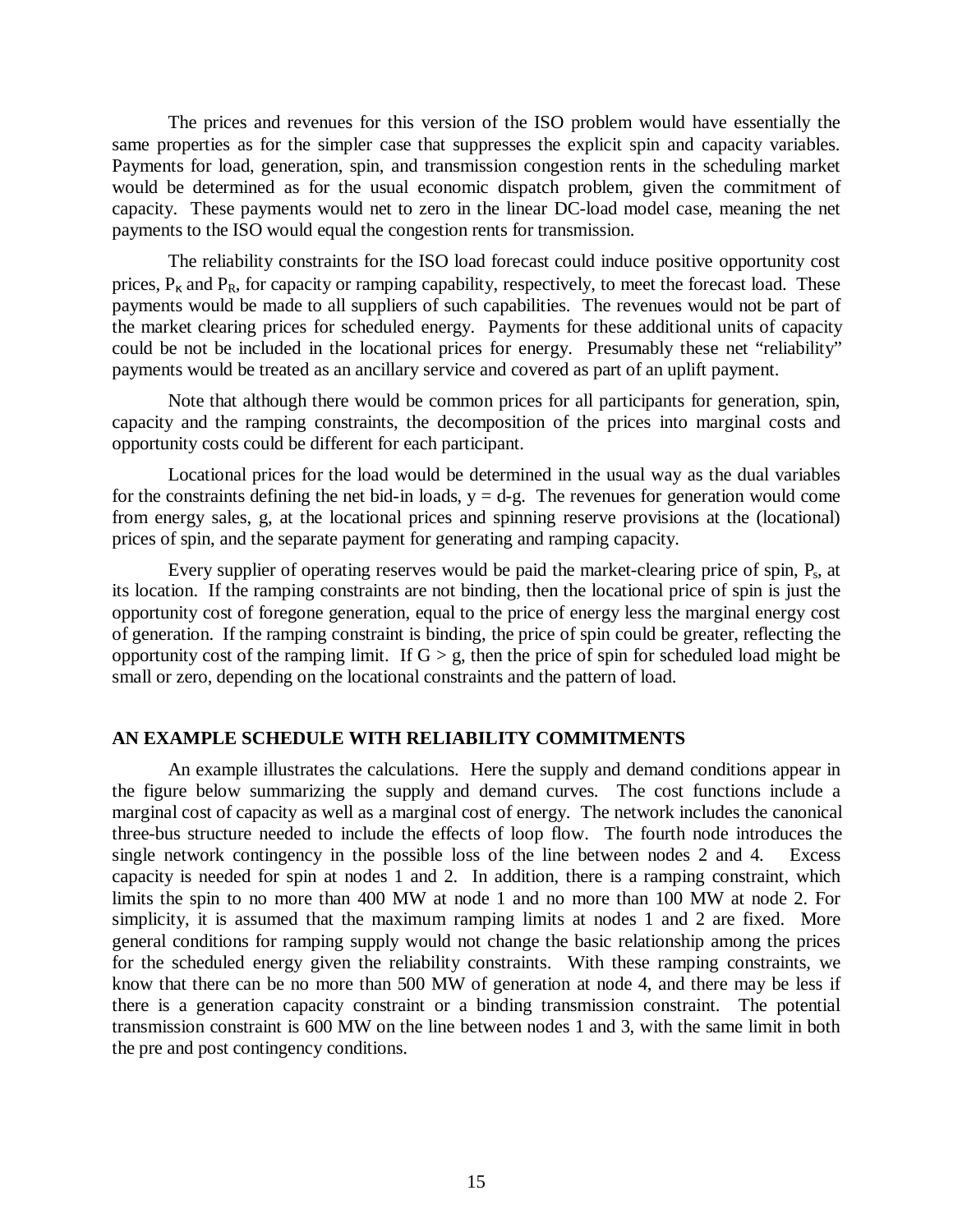

The numbers shown in the figure are provided to calibrate the supply and demand conditions, for which an equilibrium solution must be determined. Hence, at a price of \$50/MWh, the load is 1200 MW. At a price of \$100, the load would be zero, implying a demand slope of  $24=1200/50$ .

The first example applies this system under the condition that the ISO has no forecast schedule of load that differs from the bid-in schedule. The transmission constraint would be binding in the event of the contingency, so it limits the pre-contingency dispatch. In addition, the full spin is utilized and the ramping constraints are binding, yielding substantial spin prices in this example.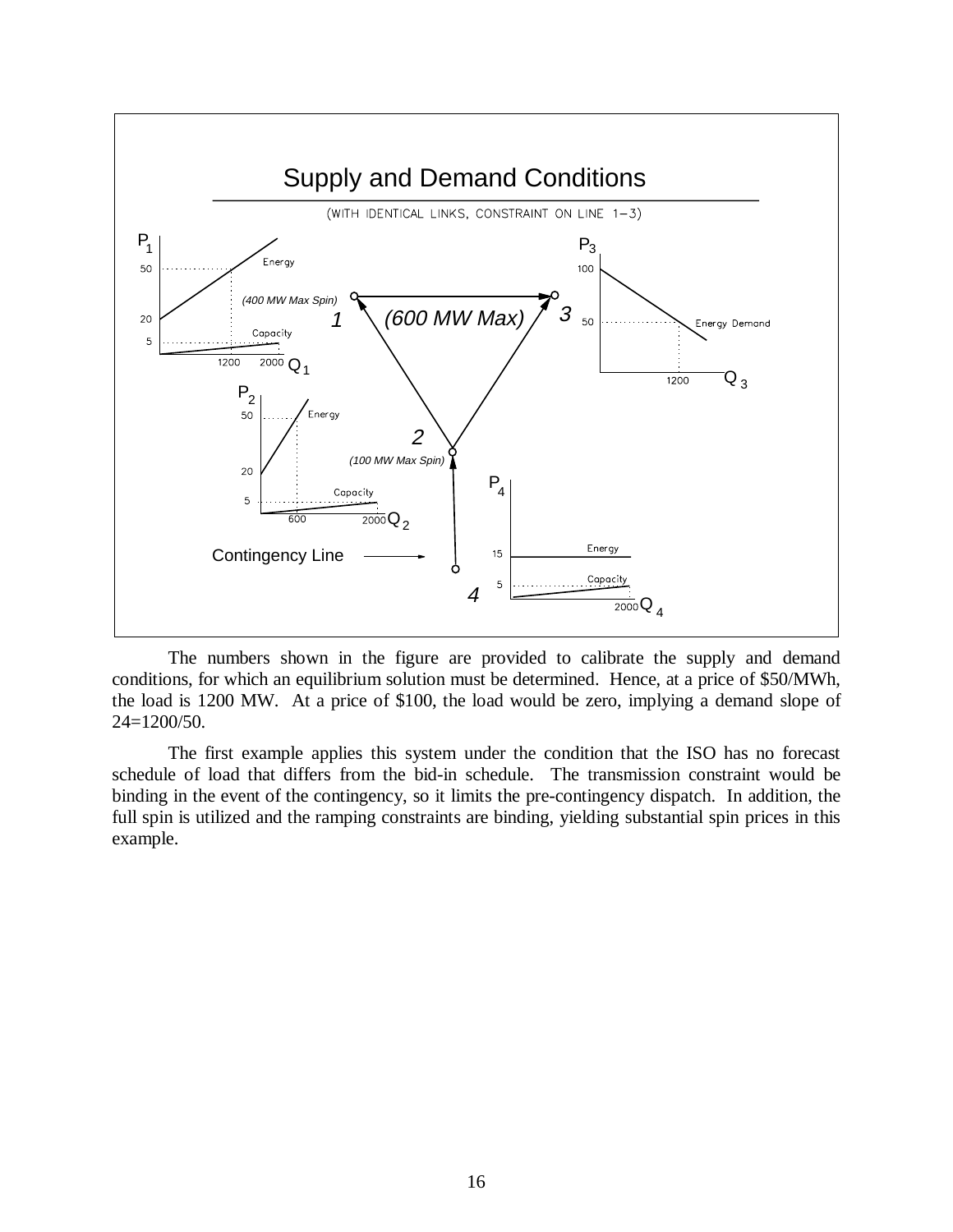

The large operating reserve prices help to make the analytical point, but in a real system the spin prices are more likely to be small or zero.

Note that the energy prices at nodes 1 and 3 are the same as the marginal energy plus marginal capacity costs, and the price of spin at these nodes includes both the marginal cost of capacity and the opportunity cost of the ramping constraint. The payments at market-clearing prices include: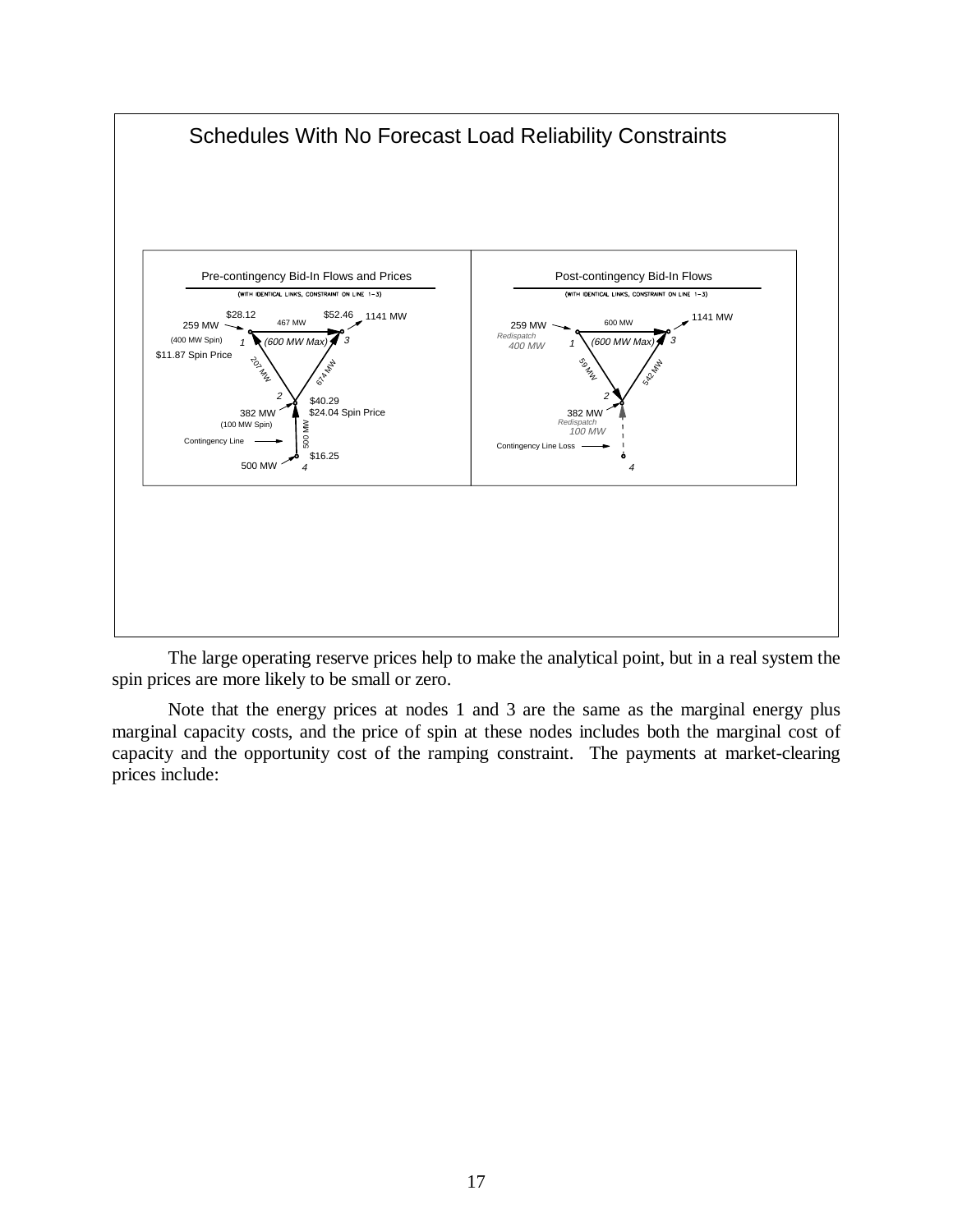# **Payments at Market Equilibrium With No Added Reliability Constraint (\$/Hour)**

| Load                           | 59854.40 |
|--------------------------------|----------|
| Generation                     | 30798.10 |
| Spin                           | 7152.80  |
| <b>Transmission Congestion</b> | 21903.60 |
| <b>Net</b>                     | 0.00     |

The payments for these components in our examples net to zero in the usual way because of the use of the DC-Load model to represent the transmission network. Here there are two opportunity cost or "congestion" components embedded in the energy prices. One is for transmission, and the other is because of the capacity and ramping constraints on spin.

If there were no ramping constraints, then the price of spin would be limited to the capacity opportunity cost. But in the presence of the ramping constraint, we have both a capacity opportunity cost and a ramping opportunity cost. Hence the price of spin is greater than the difference between the price for energy and the marginal energy cost for a given capacity level.

This more traditional example provides a benchmark for comparison. However, the problem of interest here is the new formulation where the ISO has a forecast of net load that may differ from the bid-in schedule. The obligation of the ISO is to schedule enough capacity to meet the generation and spin requirements for the forecast and the bid-in schedule. However, the objective function is to minimize the energy cost for the bid-in schedule plus the total capacity commitment costs. Those who do not bid into the day-ahead schedule are exposed to the energy costs that may appear in real time. However, since the capacity costs will go into the uplift, we want to include them in the optimization.

For simplicity, we have assumed a convex cost function for capacity. The more general case with start-up costs won't affect the basic analysis here except, as usual, to complicate the optimization and leave the potential for some uplift contribution in excess of market-clearing prices.

As shown in the figure, the introduction of the ISO reliability forecast adds a second network with its own contingencies, transmission limits, and spin constraints. Here the ISO forecast is that a load of 1400 MW will appear at node 3, rather than the 1141 MW that would be an equilibrium for the bid-in schedules. This additional load would require a different commitment of capacity in order to meet the contingency and spin constraints.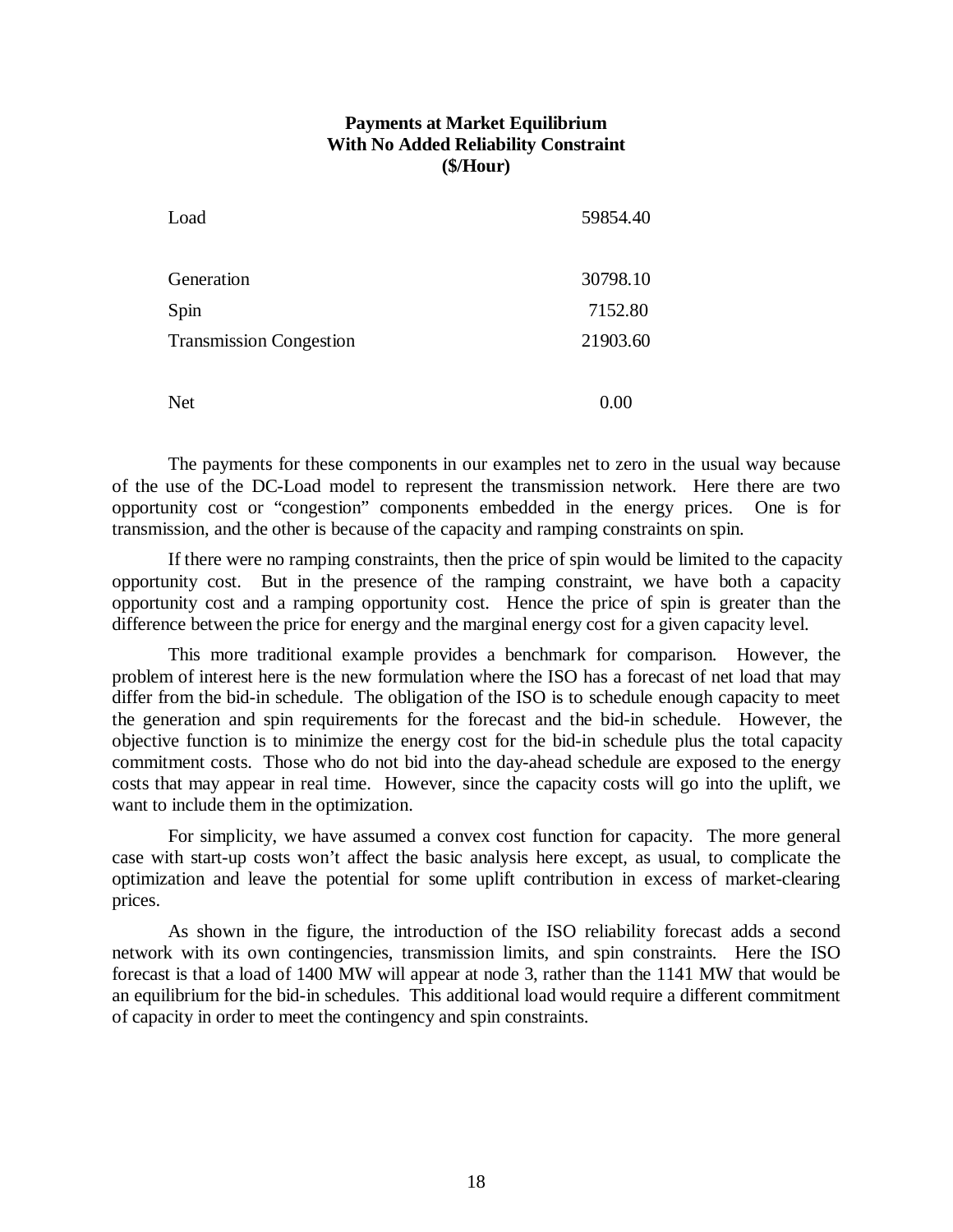

The new solution and a comparison with the previous case illustrate a number of points. First, the commitment of additional capacity alters the equilibrium solution for the bid-in schedules. The prices for spin and energy fall slightly, and bid-in demand increases to 1150 MW.

The generating capacity commitment at node 2 increases from 500 MW to 1000 MW in order to meet the reliability requirements with the ISO forecast. There is a small decrease in generation at node 1 and an increase in generation at node 2, to make up the difference and meet the increased load.

Again, the post-contingency transmission limits constrain the dispatch and the corresponding scheduled flows. Given the capacity commitment, the analysis of the market equilibrium is as before, with slightly adjusted prices and quantities. The revenue components include: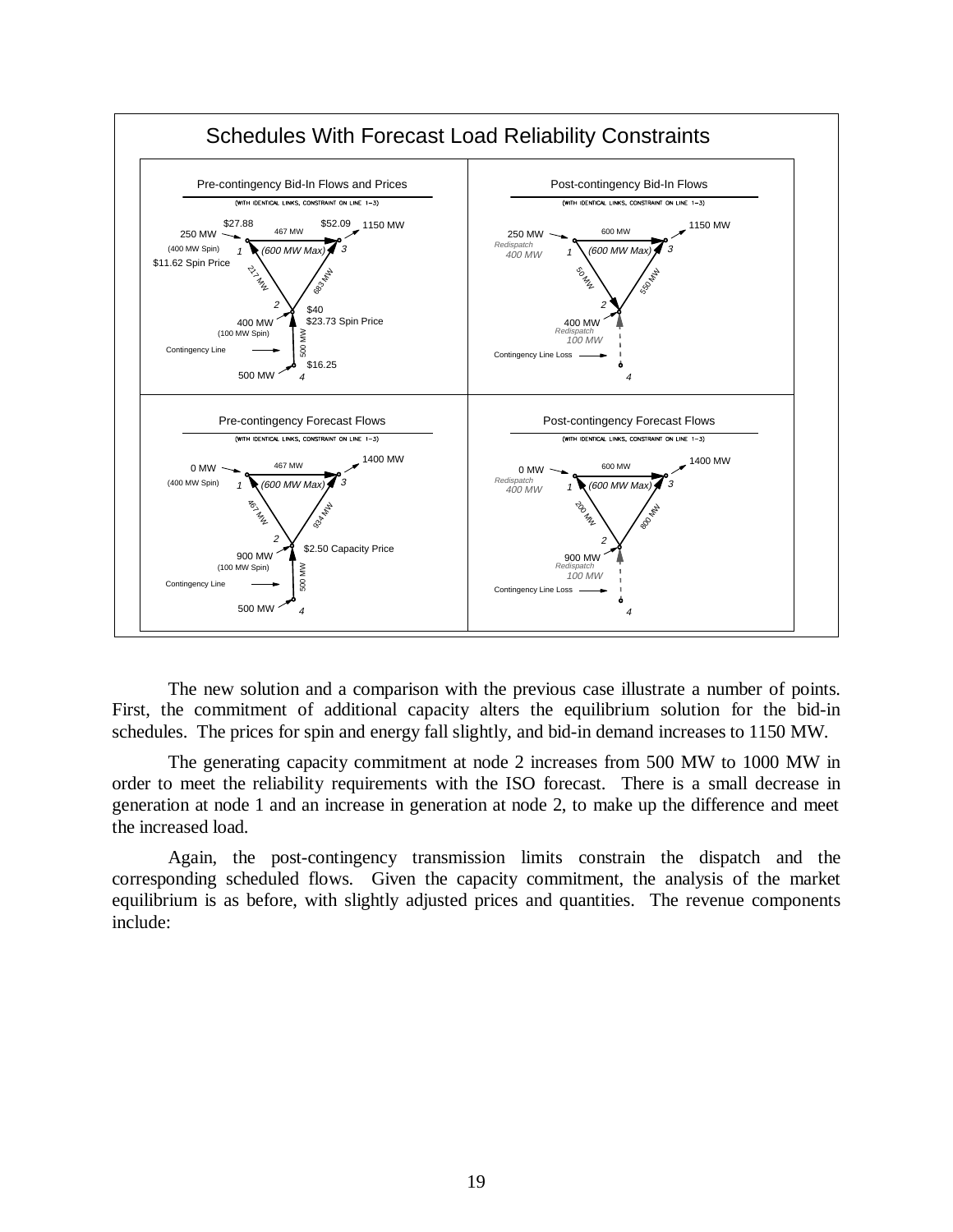# **Payments at Market Equilibrium With ISO Administered Reliability Constraint (\$/Hour)**

| Load                           | 59895.10 |
|--------------------------------|----------|
| Generation                     | 31081.40 |
| Spin                           | 7022.80  |
| <b>Transmission Congestion</b> | 21791.00 |
| <b>Net</b>                     | 0.00     |

Hence, given the unit commitment, the prices and revenues follow the same pattern as before. The unit commitment, however, is driven here by the ISO load forecast of 1400 MW, and there is an opportunity cost for the capacity that is not being covered by the locational prices for energy plus spin. Based only on the energy and spin prices, the generators would not commit this much capacity.

In the present case, the missing piece is the payment for  $\kappa$  at the price P<sub>K</sub>. It turns out the price of ramping for the ISO forecast is zero, because the ramping constraint limits the actual dispatch as well. Likewise, the price of capacity is zero most everywhere, except at node 2. At node 2, however,  $P_k$  is \$2.5 per MW, and this applies to the full 1000 MW of capacity committed at node 2. In order to compensate the generators for the marginal commitment of capacity at node 2, we must pay the marginal price of \$2.5. And following the competitive market model, this price applies to all capacity committed at the location.

The revenue effect is a deficit of  $P_k \kappa$ , or \$2.2\*1000 = \$250. This "reliability" payment could be collected as part of the uplift.

#### **PRICING AND TRANSMISSION CONGESTION CONTRACTS**

 $\overline{a}$ 

One purpose of transmission congestion contracts (TCC) is to provide the equivalent of perfectly tradeable physical transmission rights. In general a TCC can be defined as a vector of energy inputs and outputs in the network. If  $P_v$  is the price of energy in the schedule, and "tcc" is the vector quantity inputs and outputs, then the TCC provides for the payment of  $P_y$ tcc.<sup>16</sup> A key feature of the analysis of TCCs is the question of feasibility of the vector of net inputs and outputs. In the absence of an explicit treatment of spinning reserve, or if spinning reserve is always freely available, the feasibility condition is equivalent to requiring that the vector (tcc) satisfy the electrical constraints. In the more general case, we would have to account for the spinning reserve

<sup>&</sup>lt;sup>16</sup> The usual application is to apply the definition to congestion payments only, and only for balanced TCCs. In the case of the DC Load model of a network, there is no difference. Here we allow for the more general statement which is convenient for the analysis of equilibrium and revenue adequacy.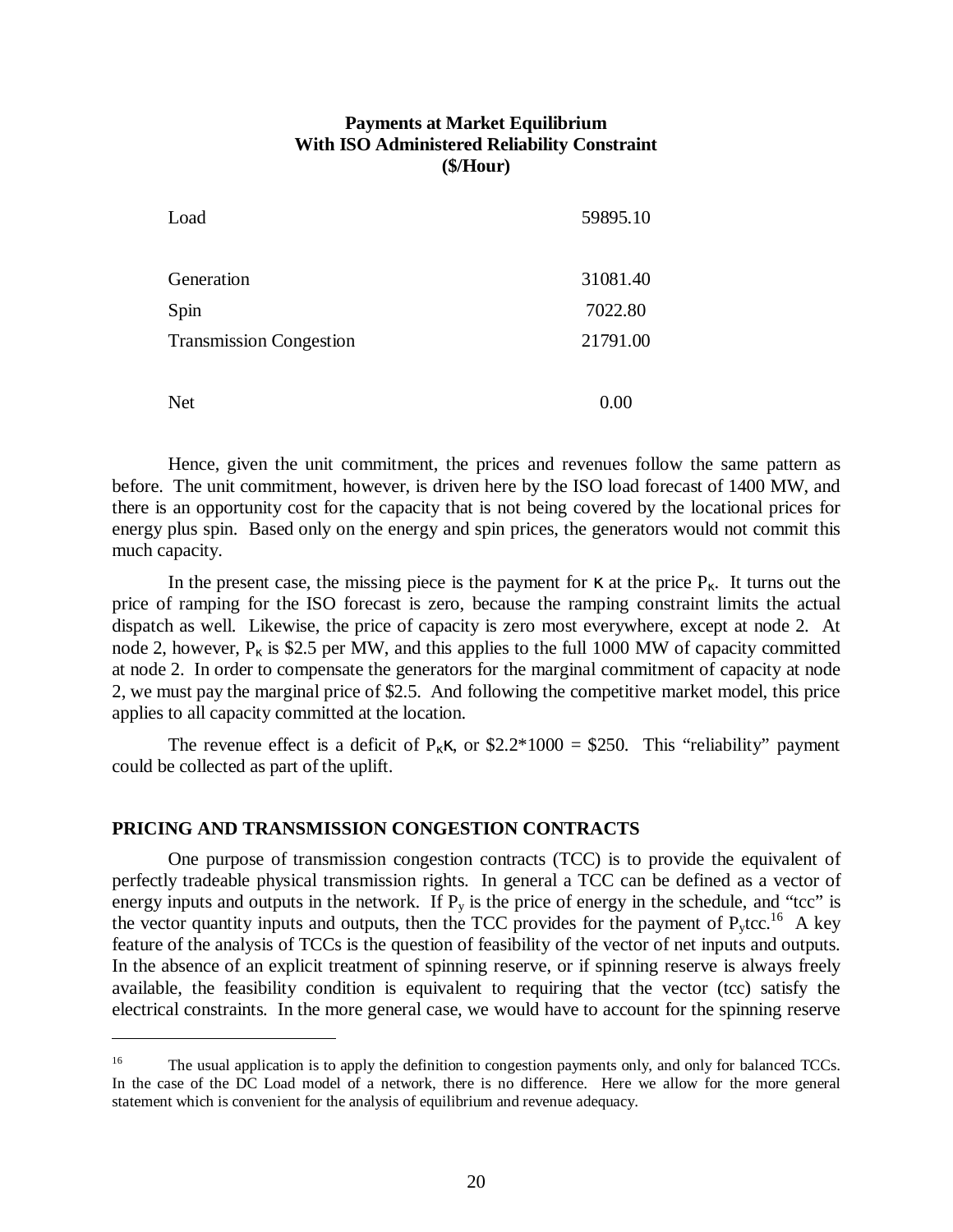which might have an opportunity cost. Hence, associated with the TCC definition would be a parallel spinning congestion contract (SCC) which required payment of P<sub>s</sub>scc for quantity "scc." This would be the equivalent of an obligation to provide spinning reserve in the amount of scc. In this case, the definition of the feasibility condition would be K(tcc,scc)  $\leq 0$ .

The restatement of the (TO) problem would recognize the existence of the TCC and associated SCC "transmission rights." In effect, we model the (TO) as purchasing these transmission rights at the market clearing prices and selling the transmission services for actual use of the system. Holders of the rights always have the option of using the system in a way that matches their rights, in which case the usage payments equal the payments under the TCC and SCC contracts. Or the users may trade their rights and allow the operator to reconfigure the use of the system. With this interpretation, we expand the (TO) model to include the transmission rights as:

$$
Max \t Py(y-tcc) - Ps(s-scc) - Pk \kappa - PR \kappa
$$
  

$$
dj, gj, Gj, sj, \kappaj, Rj, Sj, G, s, S, \kappa, R \ge 0
$$
  

$$
y, Y
$$

*subject to* :

| $\lambda_1$   | $y = \sum_{j} (d_j - g_j),$ |
|---------------|-----------------------------|
| $\lambda_2$   | $Y = D - G,$                |
| $\lambda_3$   | $\sum_{j} S_j = s,$         |
| $\lambda_4$   | $\sum_{j} G_j = G,$         |
| $\lambda_5$   | $\sum_{j} S_j = S,$         |
| $\lambda_6$   | $\sum_{j} K_j = K,$         |
| $\lambda_7$   | $\sum_{j} R_j = R,$         |
| $\theta_{2j}$ | $G_j + S_j \leq K_j,$       |
| $\gamma_{2j}$ | $S_j \leq R_j,$             |
| $\mu_1$       | $K(y, s) \leq 0,$           |
| $\mu_2$       | $K(Y, S) \leq 0.$           |

The corresponding reformulation of the problem  $(CB_i)$  includes the individual ownership of TCCs and SCCs as part of the income constraint.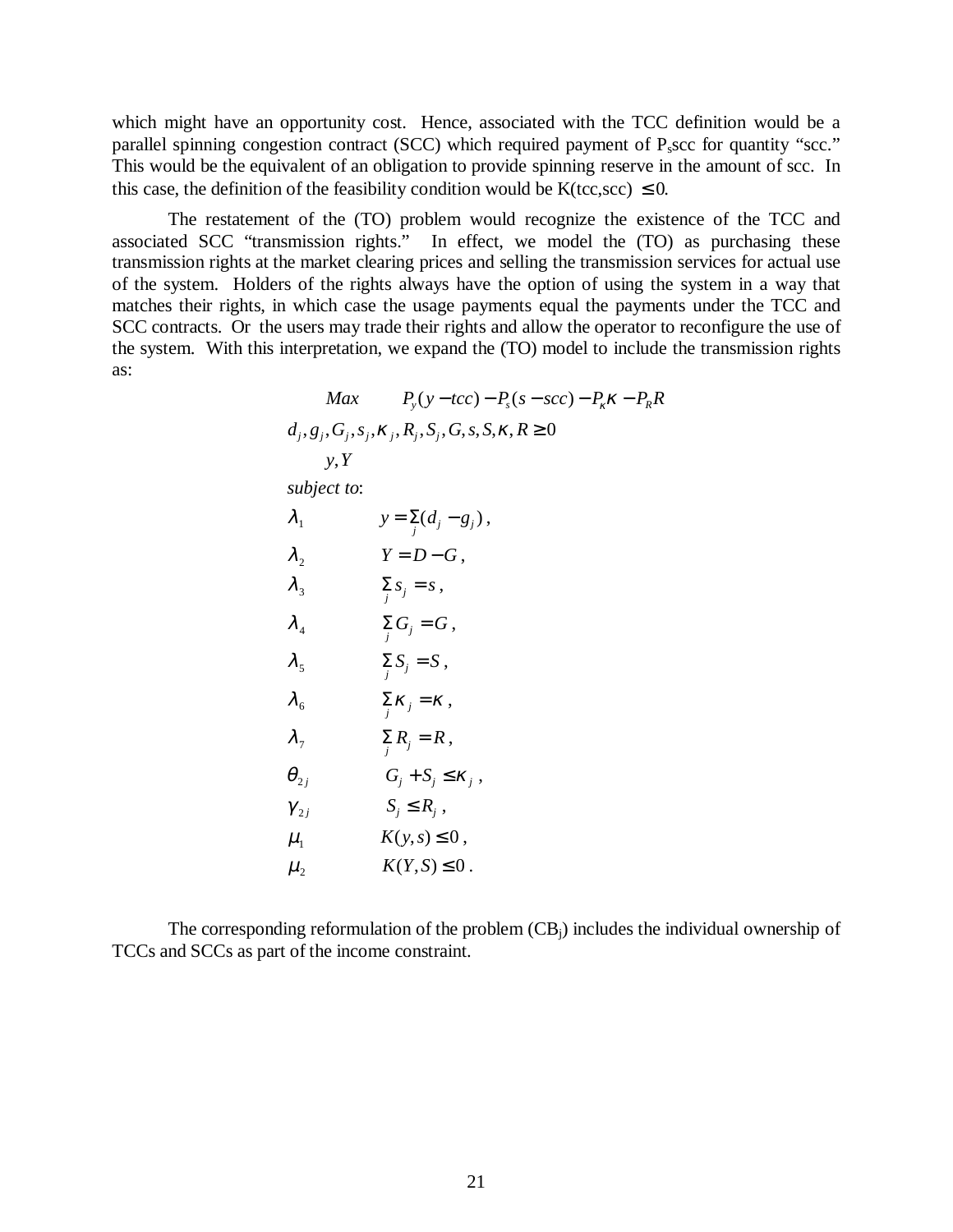$$
Max \t C_j + B_j(d_j) - C_j(g_j, \kappa_j, R_j)
$$
  
\n
$$
c_j, d_j, g_j, s_j, \kappa_j, R_j \ge 0
$$
  
\nsubject to:  
\n
$$
\varphi_j \t C_j + P_y(d_j - g_j + tcc_j) - P_s(s_j - scc_j) - P_k\kappa_j - P_R R_j \le w_j + \pi_j,
$$
  
\n
$$
\theta_{1j} \t g_j + s_j \le \kappa_j,
$$
  
\n
$$
\gamma_{1j} \t s_j \le R_j.
$$

Incorporation of the TCCs and SCCs has no impact on the statement of the equilibrium conditions or the interpretation of the prices. Furthermore, we have a form of revenue adeqaucy similar to the result obtained without explicit recognition of the spinning reserve variables or the reliability commitments. In particular, suppose that we have a market equilibrium solution including prices and the quantities y, s,  $\kappa$ , R. Since the vector (tcc,scc) would be part of a feasible solution of the (TO) problem, along with  $\kappa$  and R, we must have,

$$
P_y(y-tcc) - P_s(s-scc) - P_\kappa \kappa - P_\kappa R \ge P_y(tcc-tcc) - P_s(scc-scc) - P_\kappa \kappa - P_\kappa R,
$$
  
*or*  

$$
P_y(y-tcc) - P_s(s-scc) \ge 0.
$$
  
Hence,  

$$
P_y y - P_s s \ge P_y tcc - P_s scc.
$$

In other words, we have revenue adequacy.<sup>17</sup> The net payment through the system operator for the load and spin would always be at least as great as the net obligations under the TCCs and SCCs. In the event that spin is free at the margin, then the result reduces to the simpler case of revenue adequacy for TCCs alone. However, the payments for reliability commitments remain as separate from the energy market and may require a separate uplift contribution.

If participant ownership of SCCs does not accompany TCCs, the implict assumption might be that the spinning reserve requirement should be treated as an ancillary service provided through the transmission system operator. In this case, the (likely small) value  $P<sub>s</sub>$  scc would bound the estimate of the deficit that would be treated as part of ancillary services. Or the equilibrium energy prices could be determined with fixed spin and the usual revenue adequacy result would apply.

#### **IMPLEMENTATION**

 $\overline{a}$ 

The introduction of a day-ahead scheduling market and the need for reliability commitments with simultaneous consideration of the day-ahead bids, presents the system operator with a new and more complicated problem. If the bid and forecast load were the same, or if the

<sup>&</sup>lt;sup>17</sup> William W. Hogan, "Contract Networks for Electric Power Transmission," Journal of Regulatory Economics, Vol. 4, 1992.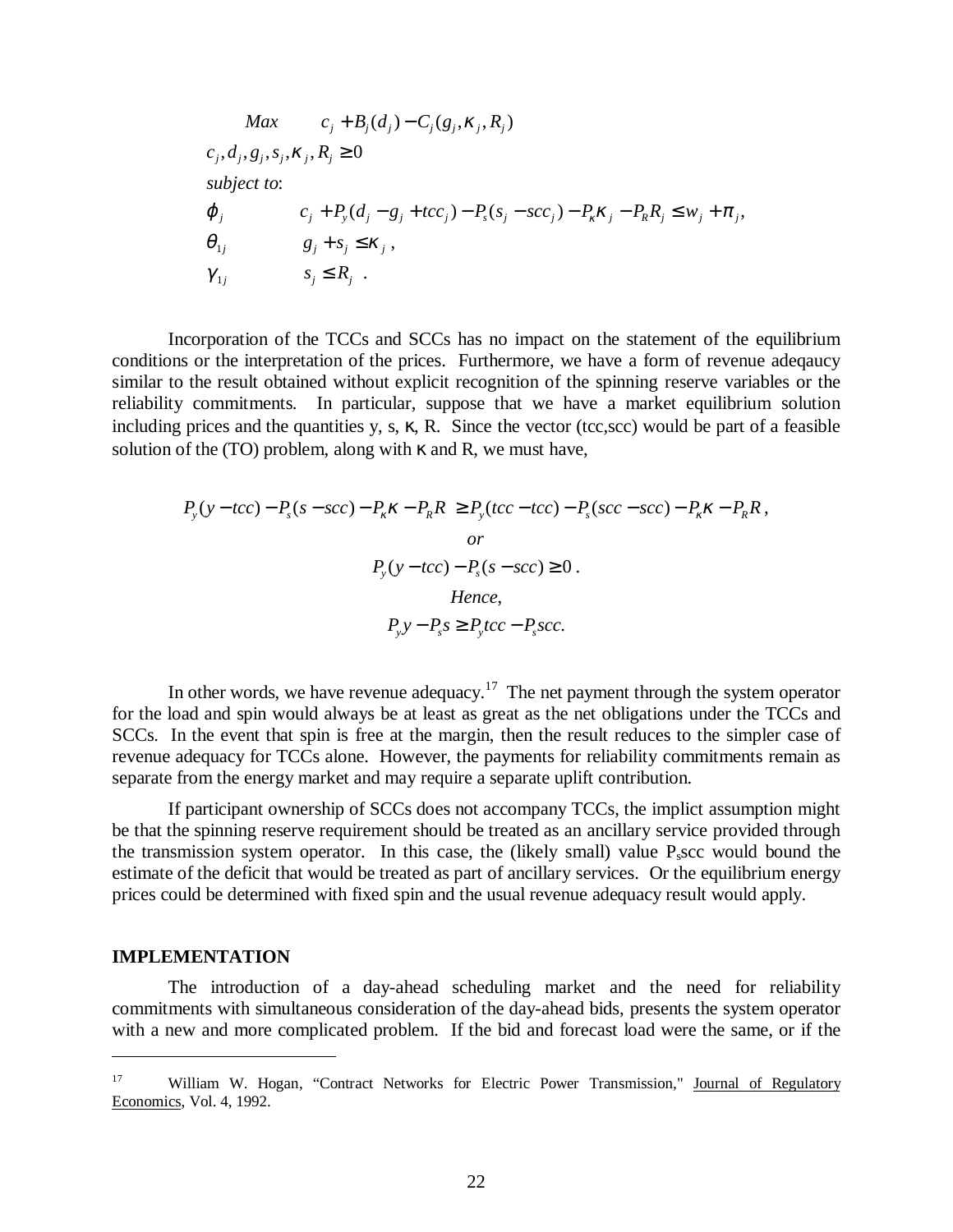objective were to balance the forecast load at least cost, then the problem would be simple because there would be no separate set of network constraints. However, when there is a significant difference between the bid and forecast loads, and there might be transmission constraints, then it becomes necessary to consider the network limitations that might apply to either set of net loads.

This complication does not arise for the formulation of the real-time dispatch. In this case, only the real-time load matters, and there would be a single set of network constraints. Since the usual security-constrained economic dispatch implementation has been for the equivalent of the real-time application, the software and protocols for this optimization problem are available and well developed. The only new requirement for the competitive market run by the ISO is the conversion to bid-based estimates of the cost and benefit functions, in place of engineering cost estimates. The dispatch would follow the same procedures, and the associated equilibrium prices would be used for settlements that support the competitive interpretation of the transactions.

The case of two possible sets of network limitations in the day-ahead scheduling market imposes a new computational requirement. Although, as shown above, there is nothing difficult in principle, there may be approximations in practice as the system operator adapts traditional dispatch procedures to this new requirement. One such approximation would be to adopt a threestep approach to the dispatch:

- 1. Formulate the security constrained, bid-based, economic dispatch problem ignoring the ISO forecast and the constraints on reliability commitments.
- 2. Fixing the commitments and solution to (1), determine the difference in the bidbased load and the forecast load. Using a modified objective function that includes only the commitment costs for incremental capacity, solve for the incremental reliability commitments needed to meet the forecast load.
- 3. Using the capacity commitments from both (1) and (2), solve for the economic dispatch for the bid-in load to determine the day-ahead schedule and prices.

In terms of the formulation of the (ISO) problem, therefore, the three steps each require solution of a dispatch problem with a single network, which conforms to the standard formulation and protocols. In the first case, the problem would be: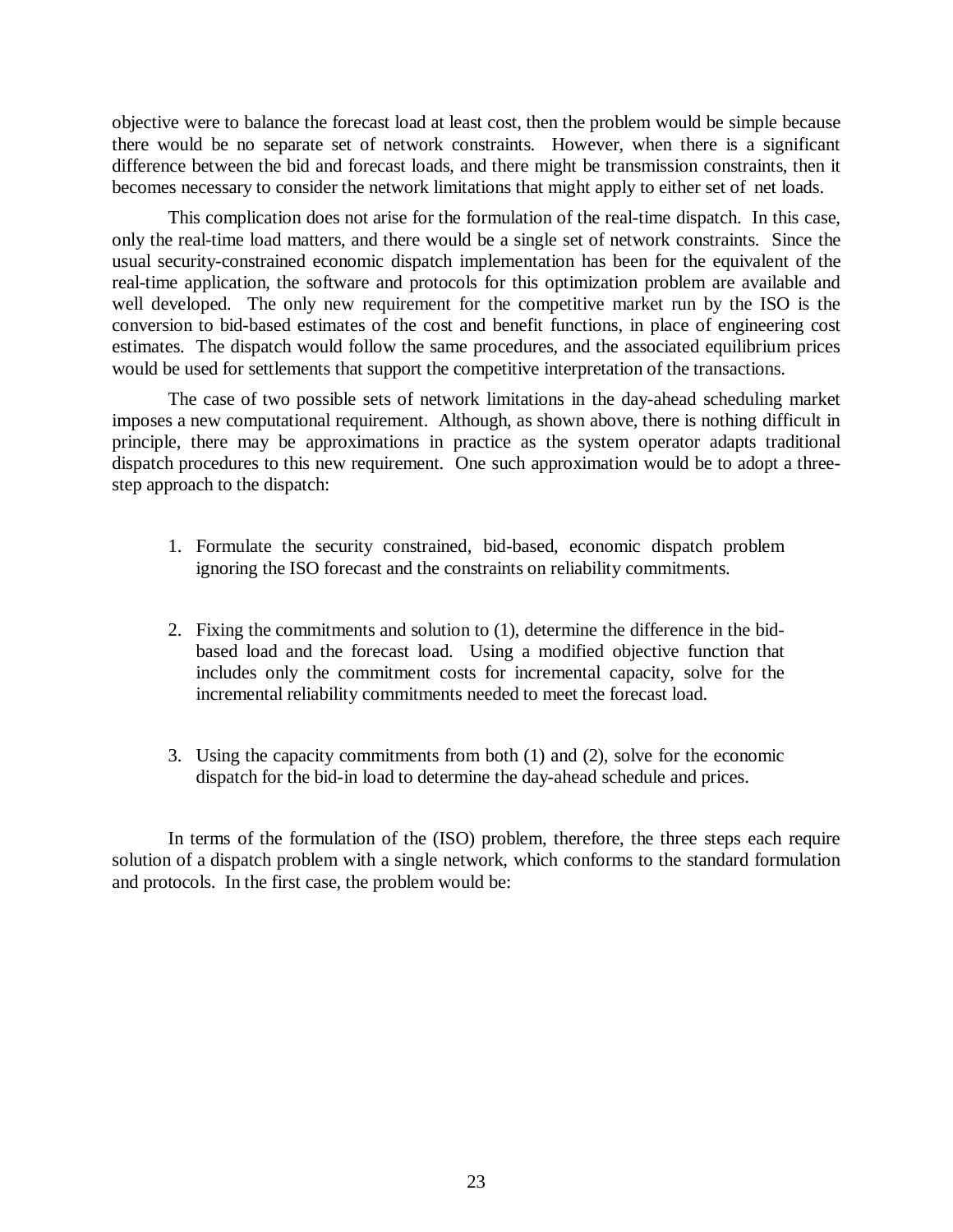$$
Max \sum_{j} [B_j(d_j) - C_j(g_j, \kappa_j, R_j)]
$$
  
\n
$$
d_j, g_j, s_j, \kappa_j, R_j, s \ge 0
$$
  
\n
$$
y
$$
  
\nsubject to:  
\n
$$
\lambda_1 \qquad y = \sum_j (d_j - g_j),
$$
  
\n
$$
\lambda_3 \qquad \sum_j s_j = s,
$$
  
\n
$$
\theta_{1j} \qquad g_j + s_j \le \kappa_j,
$$
  
\n
$$
\gamma_{1j} \qquad s_j \le R_j
$$
  
\n
$$
\mu_1 \qquad K(y, s) \le 0.
$$

With the solution being  $d_j$ ,  $g_j$ ,  $\kappa_j$ , and  $R_j$ , the formulation of the second step would be:

| Min                               | $\sum_i C_j (g_j^{\prime}, K_j, R_j)]$ |
|-----------------------------------|----------------------------------------|
| $G_i, K_i, R_i, S_i, G, S \geq 0$ |                                        |
| Y                                 |                                        |
| subject to:                       |                                        |
| $\lambda_{2}$                     | $Y = D - G$ ,                          |
| $\lambda_{\scriptscriptstyle 4}$  | $\sum_i G_j = G$ ,                     |
| $\lambda_{5}$                     | $\sum_i S_j = S$ ,                     |
| $\omega_{1}$                      | $\kappa'_j \leq \kappa_j$ ,            |
| $\omega_{2}$                      | $R'_j \leq R_j$ ,                      |
| $\bm{\theta}_{2i}$                | $G_j + S_j \leq \kappa_j$ ,            |
| $\gamma_{2i}$                     | $S_i \leq R_i$ ,                       |
| $\mu_{2}$                         | $K(Y, S) \leq 0$ .                     |

With the solution for capacity and ramping commitments as  $\kappa_j^*$ , and  $R_j^*$ , the formulation of the third step would be the usual economic dispatch problem with given capacity availability: